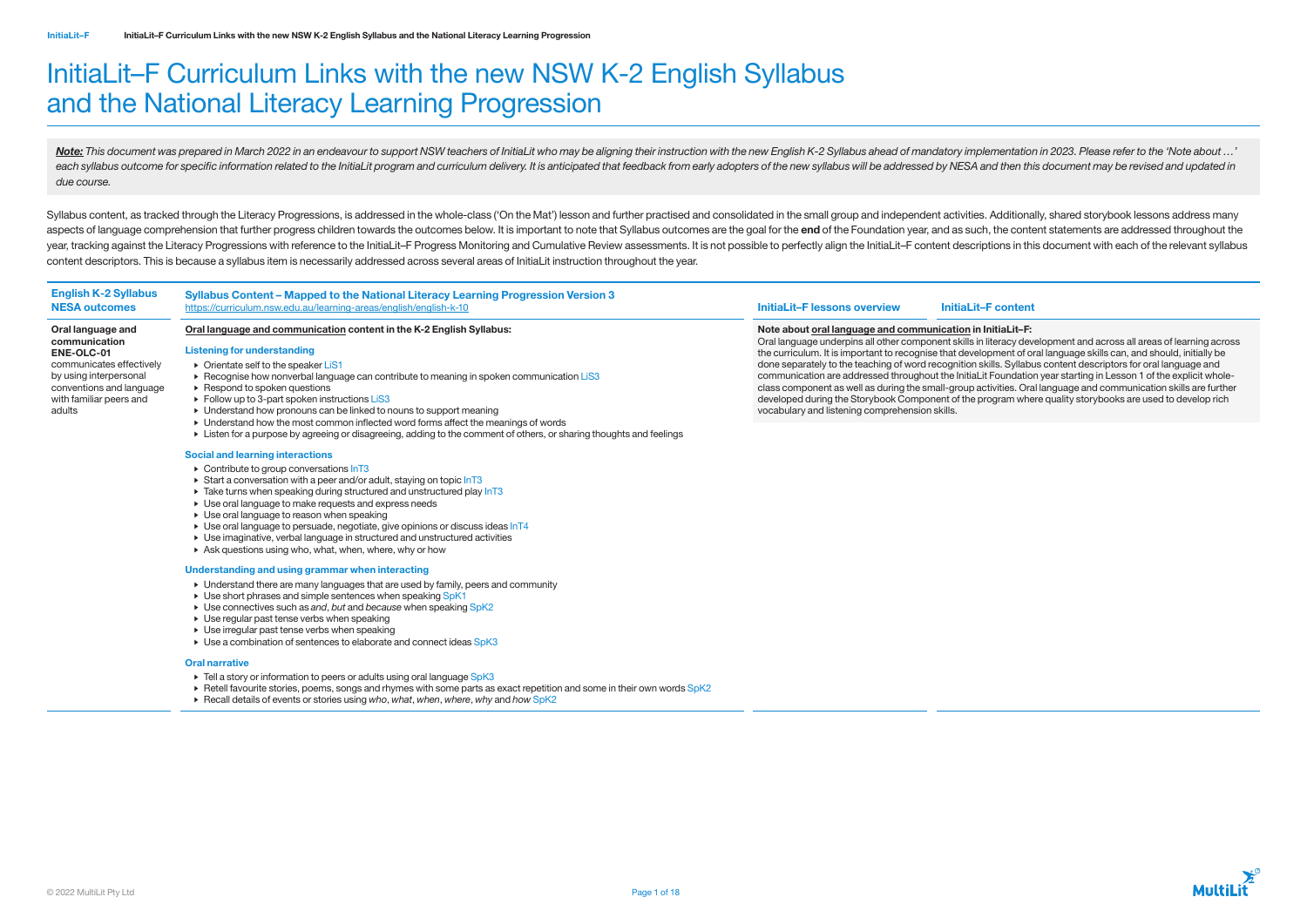| <b>English K-2 Syllabus</b><br><b>NESA outcomes</b>                                                                                                                                          | Syllabus Content - Mapped to the National Literacy Learning Progression Version 3<br>https://curriculum.nsw.edu.au/learning-areas/english/english-k-10                                                                                                                                                                                                                                                                                                                                                                                                                                                                                                                                                                                                                                                                                                                                                                                                                                                                                                                                                                                                                                                                                                                                                                                                                                                                                                                                              | <b>InitiaLit-F lessons overview</b>                                                                                                                                                                                                                                                                                                                                                                                                                                                                                                                                                                                                                                                                        | <b>InitiaLit-F content</b>                                                                                                                                                                                                                                                                                                                                                                                           |
|----------------------------------------------------------------------------------------------------------------------------------------------------------------------------------------------|-----------------------------------------------------------------------------------------------------------------------------------------------------------------------------------------------------------------------------------------------------------------------------------------------------------------------------------------------------------------------------------------------------------------------------------------------------------------------------------------------------------------------------------------------------------------------------------------------------------------------------------------------------------------------------------------------------------------------------------------------------------------------------------------------------------------------------------------------------------------------------------------------------------------------------------------------------------------------------------------------------------------------------------------------------------------------------------------------------------------------------------------------------------------------------------------------------------------------------------------------------------------------------------------------------------------------------------------------------------------------------------------------------------------------------------------------------------------------------------------------------|------------------------------------------------------------------------------------------------------------------------------------------------------------------------------------------------------------------------------------------------------------------------------------------------------------------------------------------------------------------------------------------------------------------------------------------------------------------------------------------------------------------------------------------------------------------------------------------------------------------------------------------------------------------------------------------------------------|----------------------------------------------------------------------------------------------------------------------------------------------------------------------------------------------------------------------------------------------------------------------------------------------------------------------------------------------------------------------------------------------------------------------|
| <b>Phonological awareness</b><br>ENE-PHOAW-01<br>identifies, blends,<br>segments and<br>manipulates phonological<br>units in spoken words as<br>a strategy for reading and<br>creating texts | Note about phonological awareness and phonemic awareness in InitiaLit-F:<br>InitiaLit-F focuses on phonological awareness in the first 12 lessons to prepare students for phonics instruction and to teach<br>the routines of 'On the Mat' explicit lesson. Phonological and phonemic awareness continues to be a focus throughout the year<br>alongside the teaching of phonics. Phonemic awareness skills critical for reading and spelling become the primary focus as the<br>year progresses.<br>Phonological awareness content in the K-2 English Syllabus:<br>Words<br>$\triangleright$ Repeat words and phrases                                                                                                                                                                                                                                                                                                                                                                                                                                                                                                                                                                                                                                                                                                                                                                                                                                                                              | <b>Phonological awareness</b><br>(Lessons 1-2):<br>$\triangleright$ Concept of a word: spoken words;<br>written words                                                                                                                                                                                                                                                                                                                                                                                                                                                                                                                                                                                      | $\triangleright$ Introduce difference<br>► Link spoken words t<br>$\triangleright$ Recognise spaces b<br>$\triangleright$ Learn the purpose o<br>convey information<br>• Understand words a<br>▶ Segment spoken wo<br>$\triangleright$ Communicate appro<br>$\triangleright$ Respond to simple of<br>Follow verbal instruct                                                                                          |
|                                                                                                                                                                                              | ► Complete familiar spoken phrases in texts, including chants, rhymes, songs and poems PhA1<br>▶ Segment a spoken sentence of 3 to 5 words into separate spoken words PhA2<br><b>Syllables</b><br>> Orally blend and segment syllables in words comprising up to 3 syllables PhA2<br>▶ Blend onset and rime to say a one-syllable word PhA2<br><b>Phonemes</b>                                                                                                                                                                                                                                                                                                                                                                                                                                                                                                                                                                                                                                                                                                                                                                                                                                                                                                                                                                                                                                                                                                                                      | <b>Phonological awareness</b><br>(Lessons 3-10):<br>$\triangleright$ Rhyme<br>$\triangleright$ Introduction to syllables<br>$\triangleright$ Syllable clapping<br>▶ Syllable segmenting and counting<br><b>Phonological awareness</b><br>(Lessons 11-12):<br>▶ Blending onset and rime                                                                                                                                                                                                                                                                                                                                                                                                                     | ▶ Hear and recognise<br>$\triangleright$ Join in rhymes and o<br>$\triangleright$ Segment, blend and<br>• Orally blend onset a<br>$\triangleright$ Communicate appro<br>Respond to simple of<br>Follow verbal instruct                                                                                                                                                                                               |
|                                                                                                                                                                                              | ▶ Provide a word when given a starting phoneme PhA2<br>► Consistently say the first phoneme of a spoken one-syllable word PhA2<br>Listen to up to 4 words, indicate those that start with the same phoneme and say other words that start with that phoneme<br>Ph <sub>A2</sub><br>> Orally blend up to 4 phonemes together to make a one-syllable spoken word PhA4<br>> Orally segment one-syllable words comprised of up to 4 phonemes into separate phonemes PhA4<br>I dentify the number of phonemes that make up a spoken one-syllable word comprising fewer than 4 phonemes PhA4<br>• Identify the first, middle and final phonemes in a one-syllable word PhA4<br>• Identify the difference between a voiced phoneme and an unvoiced phoneme<br>► Blend aloud all phonemes when asked to delete, add or substitute an initial phoneme PhA5<br>• Blend aloud all phonemes when asked to delete, add or substitute a final phoneme<br>Elend aloud all phonemes when asked to substitute a medial vowel phoneme                                                                                                                                                                                                                                                                                                                                                                                                                                                                                 |                                                                                                                                                                                                                                                                                                                                                                                                                                                                                                                                                                                                                                                                                                            | $\triangleright$ Identify single sound<br>and segmenting<br>$\triangleright$ Recognise words th<br>$\triangleright$ Communicate appro<br>$\triangleright$ Respond to simple of<br>Follow verbal instruct                                                                                                                                                                                                             |
| <b>Print conventions</b><br>ENE-PRINT-01<br>tracks written text from<br>left to right and from top<br>to bottom of the page and<br>identifies visual and spatial<br>features of print        | Note about print conventions in InitiaLit-F:<br>Children learn about the conventions of print during the Storybook Component of InitiaLit-F as well as during the whole-class<br>lessons and reading groups. Children learn these conventions alongside phonics instruction.<br>Print conventions content in the K-2 English Syllabus:<br><b>Features of print</b><br>▶ Understand that written Standard Australian English uses letters to represent sounds<br>$\triangleright$ Understand that print contains a message<br>$\triangleright$ Identify pictures in texts PKW2<br>Identify words in a variety of situations in school, the classroom and the environment PKW1, UnT1<br>▶ Know the difference between a letter and a word PKW1<br>> Distinguish between punctuation, letters, words and numerals in texts PKW2<br>$\triangleright$ Identify spaces between words PKW2<br>$\triangleright$ Identify numerals in texts PKW2<br>• Identify and name lower- and upper-case letters PKW4<br>▶ Recognise symbols, icons and personally significant words in everyday situations and in texts UnT2<br><b>Directionality of print</b><br>Show awareness of appropriate orientation of the text being read UnT2<br>► Locate the front and back of a book and top and bottom of page UnT2<br>$\triangleright$ Turn pages one at a time UnT3<br>► Begin reading at the top of the page and conclude reading at the bottom of the page UnT3<br>Track text left to right and use return sweep UnT4 | <b>Phonic Set 1</b><br>(Lessons 13-27): m, s, t, a<br>▶ Beginning sound discrimination<br>▶ Concept of a letter: linking sound<br>to letter; handwriting link<br>▶ Oral blending and segmenting-<br>two and three sounds<br>$\triangleright$ End sound discrimination<br>▶ Read VC, CVC words using letters<br>taught<br><b>Phonic Set 2</b><br>(Lessons 28-39): p, i, f, r<br>$\triangleright$ Beginning sound discrimination<br>$\triangleright$ Concept of a letter: linking sound<br>to letter; handwriting link<br>$\triangleright$ Oral blending and segmenting -<br>two and three sounds<br>$\triangleright$ End sound discrimination<br>▶ Read and spell VC, CVC words<br>using all letters taught | Recognise lower case<br>(phonemes) they rep<br>$\triangleright$ Identify and write sin<br>▶ Write lower case lett<br>• Orally blend and seg<br>awareness activities<br>▶ Read and write VC a<br>phonic approach)<br>• Manipulate and disc<br>$\triangleright$ Understand the imp<br>class and small-grot<br>$\triangleright$ Communicate appro<br>$\triangleright$ Respond to simple o<br>▶ Follow verbal instrudent |

- differences between spoken and written words
- en words to written words in sentences
- spaces between words in print
- burpose of words as discrete units of meaning, to name and ormation
- d words as discrete units in sentences through word counting poken words in a sentence
- cate appropriately in pairs, groups, classroom interactions
- o simple questions
- bal instructions
- ecognise words through rhyming pairs and rhyming chains nes and chants
- blend and count syllables
- id onset and rime in single syllable words
- cate appropriately in pairs, groups, classroom interactions
- o simple questions
- bal instructions
- gle sounds through onset and rime and phonemic blending anting
- words that share the same pattern through onset and rime cate appropriately in pairs, groups, classroom interactions
- o simple questions
- bal instructions
- lower case letters (graphemes) and the most common sounds s) they represent
- d write single sounds for vowels and consonant letters r case letters correctly
- id and segment VC and CVC words through phonemic activities
- write VC and CVC words using the letters taught (synthetic proach)
- e and discriminate beginning, middle and end sounds in words d the importance of sound and letter position through whole-
- small-group guided activities, e.g., word building
- cate appropriately in pairs, groups, classroom interactions o simple questions
- <sub>b</sub> al instructions

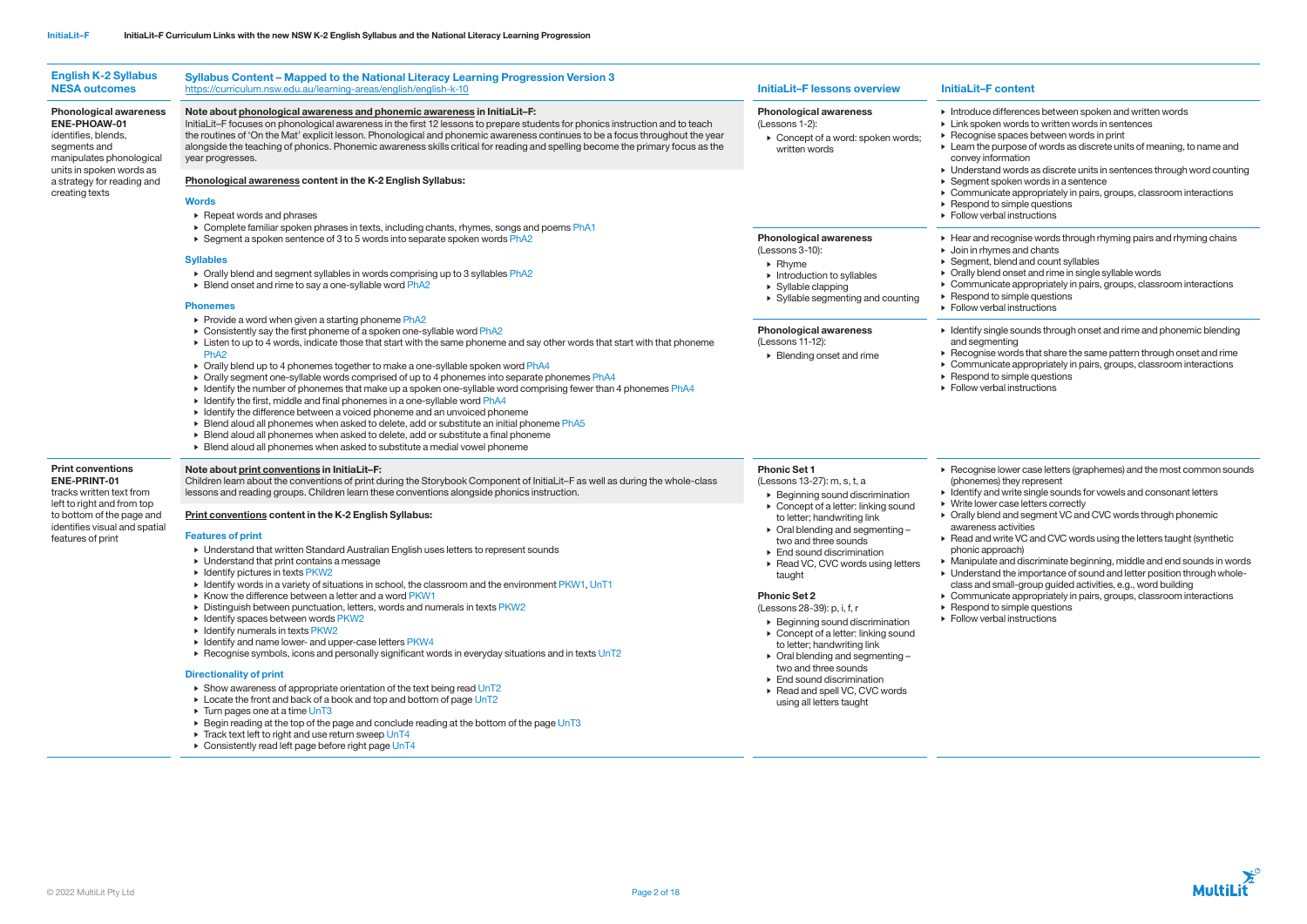© 2022 MultiLit Pty Ltd Page 3 of 18

- wer and upper case letters (graphemes) and the most inds (phonemes) they represent
- vrite single sounds for vowels and consonant letters ase letters correctly
- bunctuation (capital letter and full stop)
- is and sentences (dictation) using the sounds and
- I sounds
- and segment VC and CVC words through phonemic ctivities
- te VC and CVC words using the letters taught (synthetic pach)
- using decodable readers
- te appropriately in pairs, groups, classroom interactions
- imple questions instructions

| <b>English K-2 Syllabus</b><br><b>NESA outcomes</b>                                                                                                                                                    | Syllabus Content - Mapped to the National Literacy Learning Progression Version 3<br>https://curriculum.nsw.edu.au/learning-areas/english/english-k-10                                                                                                                                                                                                                                                                                                                                                                                                                                                                                                                                                                                                                                                                                                                                                                                                                                                                                                                                                                                                                                                                                                                                                                                                                                           | <b>InitiaLit-F lessons overview</b>                                                                                                                                                                                                                                                                                                                                                                       | <b>InitiaLit-F content</b>                                                                                                                                                                                                                                                                                                                                                                                                                                                                                                                     |
|--------------------------------------------------------------------------------------------------------------------------------------------------------------------------------------------------------|--------------------------------------------------------------------------------------------------------------------------------------------------------------------------------------------------------------------------------------------------------------------------------------------------------------------------------------------------------------------------------------------------------------------------------------------------------------------------------------------------------------------------------------------------------------------------------------------------------------------------------------------------------------------------------------------------------------------------------------------------------------------------------------------------------------------------------------------------------------------------------------------------------------------------------------------------------------------------------------------------------------------------------------------------------------------------------------------------------------------------------------------------------------------------------------------------------------------------------------------------------------------------------------------------------------------------------------------------------------------------------------------------|-----------------------------------------------------------------------------------------------------------------------------------------------------------------------------------------------------------------------------------------------------------------------------------------------------------------------------------------------------------------------------------------------------------|------------------------------------------------------------------------------------------------------------------------------------------------------------------------------------------------------------------------------------------------------------------------------------------------------------------------------------------------------------------------------------------------------------------------------------------------------------------------------------------------------------------------------------------------|
| <b>Phonic knowledge</b><br><b>ENE-PHOKW-01</b><br>uses single-letter<br>grapheme-phoneme<br>correspondences and<br>common digraphs to<br>decode and encode words<br>when reading and creating<br>texts | Note about phonic knowledge in InitiaLit-F:<br>InitiaLit utilises a sound-by-sound synthetic phonics approach to teach children to read and spell.<br>InitiaLit-F follows a prescribed sequence of phonic skills including all single letter-sound correspondences and some basic<br>digraphs. To develop automatic word recognition, InitiaLit-F provides multiple opportunities for children to practise applying<br>phonic skills to the reading of single words in isolation and in sentences. It explicitly teaches the following digraphs 'ee', 'ay', 'oo',<br>'ck', 'zz', 'll', 'ff', 'ss', 'sh', 'ch', 'wh', 'ng', 'th'.<br>Split digraphs and the remaining alphabetic code will be explicitly taught in Year One, however, teachers should point out unknown<br>graphemes incidentally and as needed when encountered in texts or in writing tasks.                                                                                                                                                                                                                                                                                                                                                                                                                                                                                                                                    | Phonic Set 3, 4, 5<br>(Lessons 40-75): o, c, d, h; e, n, g, l;<br>k, u, b, j<br>$\triangleright$ Beginning, middle and end sound<br>discrimination<br>$\triangleright$ Concept of a letter: linking sound<br>to letter; handwriting link<br>$\triangleright$ Oral blending and segmenting -                                                                                                               | $\triangleright$ Recognise lower and<br>common sounds (pl<br>$\triangleright$ Identify and write sir<br>▶ Write lower case lett<br>• Learn basic punctua<br>$\triangleright$ Write captions and s<br>letters taught<br>• Identify vowel sound<br>• Orally blend and seg<br>awareness activities<br>▶ Read and write VC a<br>phonic approach)<br>$\triangleright$ Read stories using c<br>$\triangleright$ Communicate appro<br>$\triangleright$ Respond to simple of<br>Follow verbal instrud                                                  |
|                                                                                                                                                                                                        | <b>Phonic knowledge content in the K-2 English Syllabus:</b><br><b>Single-letter graphemes</b><br>$\triangleright$ Match a single-letter grapheme with a phoneme<br>▶ Say the most common phoneme for single-letter graphemes (graphs) PKW3<br>► Blend single-letter grapheme-phoneme correspondences to decode VC and CVC words, and apply this knowledge when<br>reading, including decodable texts PKW3<br>▶ Segment and encode single-letter VC and CVC words, and apply this knowledge when writing words and creating texts PKW4<br>▶ Blend common single-letter grapheme-phoneme correspondences to read CCVC and CVCC words, and apply this when<br>reading texts, including decodable texts PKW5<br>▶ Segment common, single-letter grapheme-phoneme correspondences to encode CCVC and CVCC words PKW5<br><b>Digraphs</b><br>> Decode and blend words containing consonant digraphs and apply this when reading texts, including decodable texts PKW5<br>▶ Segment and encode CVC words containing consonant digraphs PKW4 PKW5<br>▶ Decode words containing split digraphs and vowel digraphs PKW5<br>Experiment with encoding high-frequency words containing split digraphs and vowel digraphs                                                                                                                                                                                      | two and three sounds<br>Read VC, CVC words using all<br>letters taught<br>$\triangleright$ Learn 25 tricky words                                                                                                                                                                                                                                                                                          |                                                                                                                                                                                                                                                                                                                                                                                                                                                                                                                                                |
| <b>Reading fluency</b><br>ENE-REFLU-01<br>reads decodable texts<br>aloud with automaticity                                                                                                             | Note about reading fluency in InitiaLit-F:<br>Fluency is achieved once children are able to accurately blend sounds together to read words without effort. InitiaLit provides<br>opportunities for children to work towards fluency as soon as there is evidence that they are able to blend and segment<br>successfully. Skills to develop fluency are taught explicitly during 'On the Mat' lessons and regular opportunities for practice are<br>essential within teacher-led small group sessions. Children are supported to reach fluency at their own pace. Some children will<br>become fluent in the Foundation year while others will need continuing practice to attain greater fluency in Year 1 and Year 2.<br>Automatic word recognition leading to reading fluency are necessary for students to have good reading comprehension.<br>Reading fluency content in the K-2 English Syllabus:<br><b>Automaticity</b><br>▶ Read words automatically then apply to texts<br>▶ Read texts with taught grapheme-phoneme correspondences and taught high-frequency words with automaticity<br>► Know that fluent reading involves recognising and reading words accurately and automatically<br><b>Prosody</b><br>▶ Read phrases comprising 2 or 3 words aloud, in a rhythmic manner FIY2, FIY3<br>► Know that pace and expression vary when reading, according to the audience and purpose | Phonic Set 6, 7, 8<br>(Lessons 76-99): w, ck, ll, ff, ss;<br>sh, qu, ee, z/zz; ch, v, x, y<br>▶ Beginning, middle and end sound<br>discrimination<br>$\triangleright$ Concept of a letter: linking sound<br>to letter; handwriting link<br>$\triangleright$ Concept of a digraph<br>$\triangleright$ Read words and sentences using<br>all graphemes taught<br>$\triangleright$ Learn 20 new tricky words | Recognise lower and<br>common sounds (pl<br>$\triangleright$ Identify and write sir<br>▶ Write lower and upp<br>• Learn basic punctua<br>• Identify vowel sound<br>• Orally blend and seg<br>awareness activities<br>$\triangleright$ Learn concept of a c<br>▶ Read and write word<br>(synthetic phonic ap<br>$\triangleright$ Communicate appro<br>$\triangleright$ Read and write trick<br>$\triangleright$ Read stories using c<br>$\triangleright$ Write simple sentene<br>$\triangleright$ Respond to simple of<br>Follow verbal instruc |

- wer and upper case letters (graphemes) and the most inds (phonemes) they represent
- vrite single sounds for vowels and consonant letters nd upper case letters correctly
- vunctuation (capital letter and full stop)
- l sounds
- and segment VC and CVC words through phonemic ctivities
- pt of a digraph
- ite words and sentences using the graphemes taught
- onic approach)
- te appropriately in pairs, groups, classroom interactions
- ite tricky words using decodable readers
- sentences to generalise skills to own writing
- imple questions
- I instructions
- 
- Recognise and name lower case letters (graphemes) and the most common sounds (phonemes) they represent
- Identify and write single sounds for vowels and consonant letters • Read and write high-frequency and familiar words
- Use letter and sound knowledge to write single-syllable words with consonant digraphs
- Write lower and upper case letters correctly
- Learn basic punctuation (capital letter, full stop and question mark) • Identify vowel sounds
- Use letter and sound knowledge to write single-syllable words with consonant digraphs
- Identify and write letters for phonemes taught
- Orally blend and segment words with adjacent consonants
- Read and write words and sentences with adjacent consonants
- Introduce plural 's' (morphology)



• Stop at the end of a sentence in response to a full stop FlY3

• Regulate their voice to respond to punctuation such as question marks and exclamation marks FlY4

# Phonic Set 9

# (Lessons 100-114): wh, th, oo, ng, ay

- Beginning, middle and end sound discrimination
- Concept of a letter: linking sound to letter; handwriting link
- Read words and sentences using all graphemes taught
- Read words with digraphs learned
- Learn 12 new tricky words

# Phonic Set 10, 11

- (Lessons 115-126): (CVCC, CCVC words) • Read words with beginning and
	- -
		-

end blends • Plural 's'

• Learn 12 new tricky words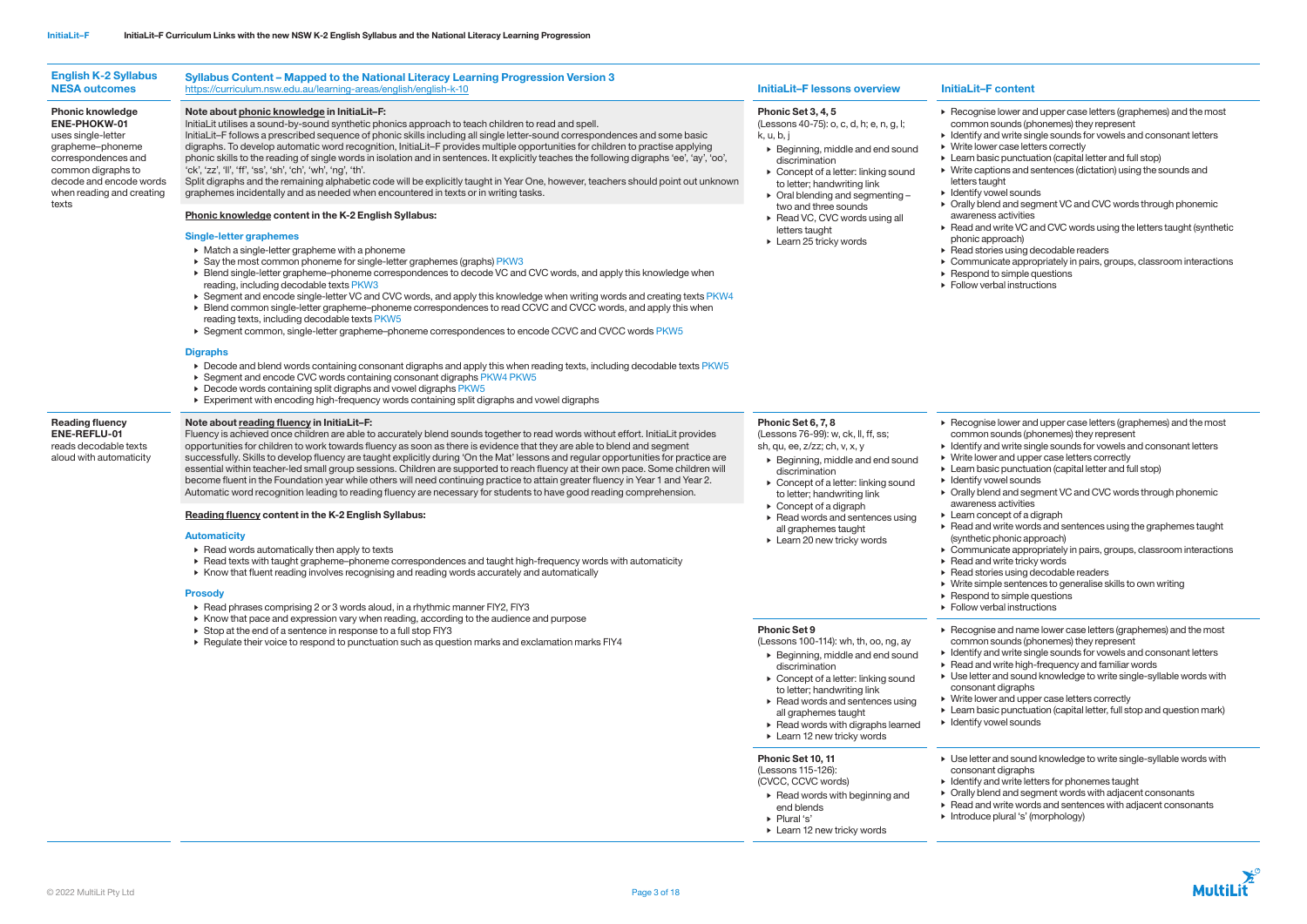- ecodable texts
- the differences between spoken and written words
- oken words to written words in sentences
- ht the differences between spoken and written words and between words and images
- the combination of print and images and the enhancement of text ombined with images
- hise that capital letters are used for names and at the beginning nces
- and practise high-frequency and unfamiliar decodable words
- f-correction strategies such as re-reading and pausing
- ise and consolidate print conventions such as word spaces and hov
- story in sequence and identify the main idea
- Encourage personal responses to stories through comprehension and discussion questions
- Identify literal meanings in text, including character, events and setting • Introduce and build vocabulary through discussion and reading
- Encourage students to respond to texts by relating and comparing own experiences to those depicted in stories
- Express feelings and opinions about texts, including characters, events and ideas in stories
- Respond to simple questions and use questions and statements appropriately in class discussion



- hise and engage with print conventions including directionality, id back covers, title, author and blurb
- 
- be purpose of text and predict story events
- $s$  features of imaginative texts
- hise how feelings can be conveyed by visual representations loud to practise fluent expression
- 
- 
- rise and sequence story events by retelling beginning, middle and he story
- 
- 
- 
- Revise vocabulary using story context and with more detailed definitions during reading sessions
- Demonstrate an awareness that some words have multiple meanings • Engage personally and respond to texts for enjoyment and pleasure, including shared reading
- 
- 
- 
- 
- Communicate appropriately in pairs, groups, classroom interactions • Learn active listening and contribute to class discussions; exchange ideas with peers
- 
- 
- 
- Promote oral language through interactive reading techniques that elicit longer responses from students
- Stop reading when a break in comprehension is registered UnT4
- Re-read to check if an error was made
- ▶ Self-correct error using phonic knowledge UnT5
- Ask a question or make a statement to clarify meaning UnT3, UnT4
- $\triangleright$  Predict purpose, type of text or topic from title, illustration, image and/or form UnT4
- Clarify own purpose for reading a text
- Use background knowledge when identifying connections between a text, own life, other texts and/or the world UnT4
- $\triangleright$  Use visual cues in multimodal texts to interpret meaning UnT5

| <b>NESA outcomes</b>                                                                                                                                                | https://curriculum.nsw.edu.au/learning-areas/english/english-k-10                                                                                                                                                                                                                                                                                                                                                                                                                                                                                                                                                                                                                                                                                                                                                                                                                                                                                                                                                                                                                                                                                                                                                                                                                                                                                                                                                                                                                                                                                                                  | <b>InitiaLit-F lessons overview</b>                                                                                                                                                                                                                                                                                                                                     | InitiaLit-F content                                                                                                                                                                                                                                                                                                                                                                                                                                                                                                                                                                                                                                                                                                                                                  |
|---------------------------------------------------------------------------------------------------------------------------------------------------------------------|------------------------------------------------------------------------------------------------------------------------------------------------------------------------------------------------------------------------------------------------------------------------------------------------------------------------------------------------------------------------------------------------------------------------------------------------------------------------------------------------------------------------------------------------------------------------------------------------------------------------------------------------------------------------------------------------------------------------------------------------------------------------------------------------------------------------------------------------------------------------------------------------------------------------------------------------------------------------------------------------------------------------------------------------------------------------------------------------------------------------------------------------------------------------------------------------------------------------------------------------------------------------------------------------------------------------------------------------------------------------------------------------------------------------------------------------------------------------------------------------------------------------------------------------------------------------------------|-------------------------------------------------------------------------------------------------------------------------------------------------------------------------------------------------------------------------------------------------------------------------------------------------------------------------------------------------------------------------|----------------------------------------------------------------------------------------------------------------------------------------------------------------------------------------------------------------------------------------------------------------------------------------------------------------------------------------------------------------------------------------------------------------------------------------------------------------------------------------------------------------------------------------------------------------------------------------------------------------------------------------------------------------------------------------------------------------------------------------------------------------------|
| Reading comprehension                                                                                                                                               | Note about reading comprehension in InitiaLit-F:                                                                                                                                                                                                                                                                                                                                                                                                                                                                                                                                                                                                                                                                                                                                                                                                                                                                                                                                                                                                                                                                                                                                                                                                                                                                                                                                                                                                                                                                                                                                   | <b>Sounds and Words Books and InitiaLit-F decodak</b>                                                                                                                                                                                                                                                                                                                   |                                                                                                                                                                                                                                                                                                                                                                                                                                                                                                                                                                                                                                                                                                                                                                      |
| <b>ENE-RECOM-01</b><br>comprehends<br>independently read<br>texts using background<br>knowledge, word<br>knowledge and<br>understanding of how<br>sentences connect | Reading comprehension skills are developed along with the decoding of words and texts during whole-class lessons and are<br>further developed when reading decodable InitiaLit readers in the small group sessions. InitiaLit readers have a 'before, during<br>and after' reading guide, and 'check for understanding' questions at the back. Additionally, with the Simple View of Reading in<br>mind, language comprehension is supported through engagement with quality storybooks that are read to the children promoting<br>further development of comprehension skills and strategies. Descriptors below, and related literacy progression codes, will apply<br>to whole class, small group, and Shared Storybook lessons throughout the Foundation year.<br>Reading comprehension content in the K-2 English Syllabus:<br><b>Activating word meaning</b><br>▶ Recognise familiar vocabulary in a text UnT4<br>▶ Use known vocabulary to build a mental model of the content of a text<br>► Use known vocabulary to work out or refine the meaning of unknown words<br>Ask or pause to clarify meaning of unknown words $UnT3$<br><b>Understanding and connecting sentences</b><br>• Identify words that represent who, what, when, where and why in texts<br>► Identify conjunctions (and, because, but, for, so) in a compound sentence, their meaning and purpose<br>• Understand how adjectives describe a noun and verbs identify actions in a sentence<br>► Recognise how the position of words in a sentence changes its meaning<br><b>Understanding whole text</b> | Discuss front cover and blurb<br>on back<br>$\blacktriangleright$ Discuss title<br>▶ Predict what story may be about<br>$\triangleright$ Practise sounds and word reading to<br>warm up<br>$\triangleright$ Preview difficult words for reading<br>$\triangleright$ Preview words for<br>vocabulary development<br>▶ Reading for accuracy, fluency<br>and comprehension | $\triangleright$ Read decodable tex<br>$\triangleright$ Explore the different<br>$\triangleright$ Link spoken words t<br>$\blacktriangleright$ Highlight the differer<br>between words and<br>$\triangleright$ Explore the combina<br>when combined with<br>$\triangleright$ Recognise that capi<br>of sentences<br>$\triangleright$ Preview and practise<br>▶ Use self-correction s<br>$\triangleright$ Recognise and cons<br>page layout<br>$\triangleright$ Recognise and enga<br>front and back cover<br>$\triangleright$ Discuss purpose of $\cdot$<br>$\triangleright$ Discuss features of i<br>$\triangleright$ Recognise how feeli<br>$\triangleright$ Read aloud to practi<br>$\triangleright$ Retell a story in sequ<br>$\triangleright$ Summarise and seq |
|                                                                                                                                                                     | $\triangleright$ Understand that informative and imaginative texts have different structures, features and forms UnT5                                                                                                                                                                                                                                                                                                                                                                                                                                                                                                                                                                                                                                                                                                                                                                                                                                                                                                                                                                                                                                                                                                                                                                                                                                                                                                                                                                                                                                                              |                                                                                                                                                                                                                                                                                                                                                                         | end of the story                                                                                                                                                                                                                                                                                                                                                                                                                                                                                                                                                                                                                                                                                                                                                     |

- Text features • Create a text including at least 2 related ideas CrT5
- ▶ Sequence ideas in a text GrA4
- 
- Include recognisable structural features for text purpose CrT5
- Create written texts that describe, give an opinion, recount an event, convey a story

- Identify and use verbs in simple sentences, including in own writing GrA2
- Know that a simple sentence makes sense by itself and is a complete thought represented by a subject and verb GrA3
- Write a simple sentence with correct subject–verb–object structure to convey an idea GrA2, GrA3, CrT4
- Recognise a simple sentence in own writing GrA3
- Identify and use nouns in simple sentences, including in own writing GrA3
- $\triangleright$  Use personal pronouns in own writing CrT7
- ▶ Use prepositional phrases to indicate time or place GrA2
- Identify and use time connectives to sequence information and events GrA4
- Experiment with writing compound sentences and recognise that each clause makes meaning by itself GrA4

# decodable readers Levels 1-9

## Monitoring comprehension

## Recalling details

- Recall key characters, events and/or information in text UnT5
- $\triangleright$  Recall the sequence of events/information in texts UnT5
- Recount the relevant ideas from the text UnT5
- Use information or events from different parts of the text to form an opinion

## Creating written texts ENE-CWT-01

## creates written texts that include at least 2 related ideas and correct simple

sentences

# Creating written texts content in the K-2 English Syllabus:

## Sentence-level grammar

# Writing in InitiaLit–F

## General overview:

Content from ENE-CWT-01, ENE-SPELL-01 and ENE-HANDW-01 will be addressed in explicit whole-class lessons throughout the year and within the small-group and independent activities. Teachers should plan additional time for writing lessons for composition and/or to extend the resources and suggested activities in the Storybook lessons.

## Note about creating written texts in InitiaLit–F:

Children are explicitly taught the mechanical aspects of writing (handwriting, spelling, constructing an accurate sentence) in InitiaLit–F in lessons throughout the year. Compositional aspects of writing should be flexibly addressed in Foundation depending on the skill level and readiness of the class. Teachers should address the syllabus content when children do writing tasks within InitiaLit lessons e.g., dictation, spelling, storybook writing tasks, etc. InitiaLit teachers will provide a gentle introduction to some grammar in Foundation, however grammar concepts will be taught and monitored more formally in InitiaLit–1 and InitiaLit–2.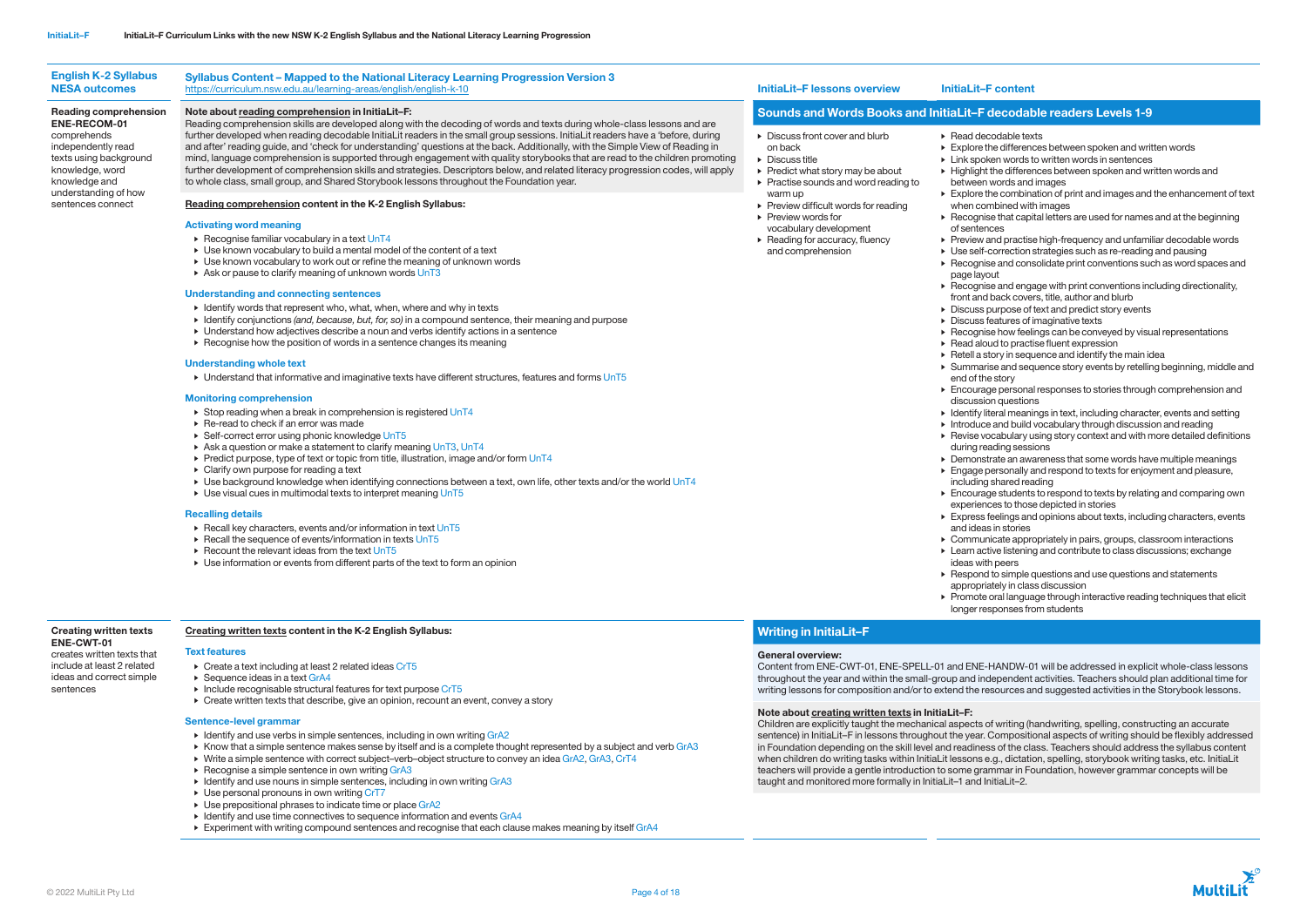| <b>English K-2 Syllabus</b><br><b>NESA outcomes</b>                                                                                                                                                                | <b>Syllabus Content - Mapped to the National Literacy Learning Progression Version 3</b><br>https://curriculum.nsw.edu.au/learning-areas/english/english-k-10                                                                                                                                                                                                                                                                                                                                                                                                                                                                                                                                                                                                                                                                                                                                                                                                                                                                                                                                                                                                                                           | <b>InitiaLit-Flessons overview</b>                                                                                     | <b>InitiaLit-F content</b>                                                                                                                                                                                                                                                                                                                                       |
|--------------------------------------------------------------------------------------------------------------------------------------------------------------------------------------------------------------------|---------------------------------------------------------------------------------------------------------------------------------------------------------------------------------------------------------------------------------------------------------------------------------------------------------------------------------------------------------------------------------------------------------------------------------------------------------------------------------------------------------------------------------------------------------------------------------------------------------------------------------------------------------------------------------------------------------------------------------------------------------------------------------------------------------------------------------------------------------------------------------------------------------------------------------------------------------------------------------------------------------------------------------------------------------------------------------------------------------------------------------------------------------------------------------------------------------|------------------------------------------------------------------------------------------------------------------------|------------------------------------------------------------------------------------------------------------------------------------------------------------------------------------------------------------------------------------------------------------------------------------------------------------------------------------------------------------------|
|                                                                                                                                                                                                                    | <b>Punctuation</b><br>• Understand that punctuation is a feature of written language and how it impacts meaning<br>$\triangleright$ Use a capital letter to start a sentence and a full stop to end a sentence PuN2, CrT5<br>▶ Use capital letters when writing proper nouns PuN3, CrT5<br>▶ Use question marks and exclamation marks PuN3<br><b>Word-level language</b><br>Explain the purpose of a verb, a noun and an adjective in own writing GrA2, GrA3                                                                                                                                                                                                                                                                                                                                                                                                                                                                                                                                                                                                                                                                                                                                            |                                                                                                                        |                                                                                                                                                                                                                                                                                                                                                                  |
|                                                                                                                                                                                                                    | Intentionally select nouns, verbs, adjectives and articles in own writing<br>▶ Use personal vocabulary, words on display and in mentor texts when constructing sentences<br><b>Planning and revising</b><br>▶ Identify differences between spoken and written language<br>• Identify different purposes for writing CrT4<br>▶ Use drawing, images or mind maps to support planning and writing CrT4<br>• Understand they can improve their writing based on feedback from teachers<br>$\triangleright$ Edit their texts after receiving feedback                                                                                                                                                                                                                                                                                                                                                                                                                                                                                                                                                                                                                                                        |                                                                                                                        |                                                                                                                                                                                                                                                                                                                                                                  |
| <b>Spelling</b><br>ENE-SPELL-01<br>applies phonological,<br>orthographic and<br>morphological<br>generalisations and<br>strategies to spell<br>taught familiar and high<br>frequency words when<br>creating texts. | Spelling content in the K-2 English Syllabus:<br>Integrated spelling components<br>▶ Combine phonological, phonic, orthographic and morphemic knowledge to spell taught high-frequency irregular words<br>comprising up to 3 phonemes SpG5<br><b>Phonological component</b><br>▶ Segment single-syllable words into phonemes as a strategy for spelling SpG4<br>► Segment multisyllabic words into syllables and phonemes as a strategy for spelling<br><b>Orthographic component</b><br>▶ Spell their own name SpG1<br>$\triangleright$ Know that the digraphs zz, ss, II, ff and ck do not usually start a word in Standard Australian English<br>$\triangleright$ Know that words do not usually end with the letter $v$ , and that $ve$ is commonly used<br>Experiment with some vowel digraphs and split digraphs to spell taught high-frequency words and/or personally<br>significant words<br><b>Morphological component</b><br>Add the plural-marking suffix (s) to base nouns that require no change when suffixed SpG5<br>Experiment with the tense-marking suffixes to spell familiar base verbs SpG5<br>▶ Spell high-frequency compound words and homophones comprising taught graphemes** | Note about spelling in InitiaLit-F:<br>practised extensively. Word and sentence dictation occur in every lesson cycle. | Spelling and reading are taught alongside each other following the InitiaLit-F phonic sequence. Although the focus<br>is on the accurate spelling of one-syllable words, children are encouraged to apply their phonic knowledge to any<br>unfamiliar word they need in their writing. Phoneme blending for reading and phoneme segmentation for spelling ar     |
| <b>Handwriting</b><br><b>ENE-HANDW-01</b><br>produces all lower-case<br>and upper-case letters to<br>create texts                                                                                                  | <b>Handwriting content in the K-2 English Syllabus:</b><br>► Use a stable posture when handwriting or drawing by sitting comfortably with feet flat on the floor, the writing arm resting on a<br>table, with the opposite hand resting on the paper, and shoulders relaxed<br>► Correctly produce a clockwise ellipse, anticlockwise ellipse and downward diagonal stroke when forming letter shapes<br>▶ Use writing implements with a stable and relaxed pencil grasp HwK2<br>Apply appropriate pressure when handwriting to produce legible writing HwK2<br>Form all handwritten letters in NSW Foundation Style when given a verbal prompt from the correct starting point and continue in                                                                                                                                                                                                                                                                                                                                                                                                                                                                                                         | Note about handwriting in InitiaLit-F:<br>instruction of capital letter formation in InitaiLit-1.                      | InitiaLit-F teaches correct formation of all letters from the start, with an initial focus on lower case. Regular<br>practice should be timetabled for children to work on posture, pencil grip and correct letter formation. Children<br>will be introduced to capital letters during dictation and will be taught recognition of capitals ahead of more formal |
|                                                                                                                                                                                                                    | the correct direction HwK4<br>Apply taught handwriting skills when creating texts                                                                                                                                                                                                                                                                                                                                                                                                                                                                                                                                                                                                                                                                                                                                                                                                                                                                                                                                                                                                                                                                                                                       |                                                                                                                        |                                                                                                                                                                                                                                                                                                                                                                  |

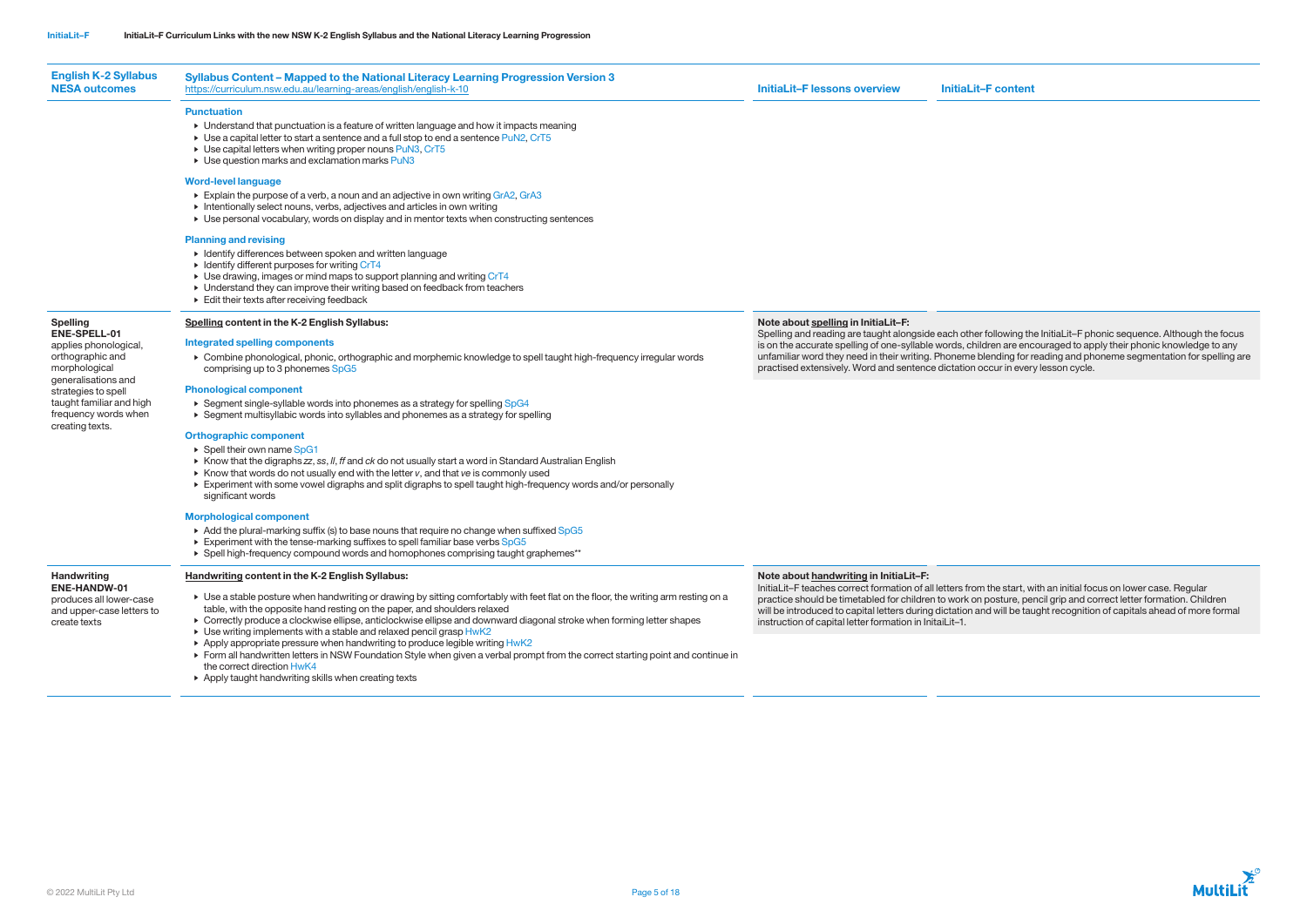| <b>English K-2 Syllabus</b><br><b>NESA outcomes</b>                                                                          | Syllabus Content - Mapped to the National Literacy Learning Progression Version 3<br>https://curriculum.nsw.edu.au/learning-areas/english/english-k-10                                                                                                                                                                                                                                                                                                                                                                                                                                                                                                                                                                                                                                                                                                                                                                                                                                                                                                                                                                                                                                                                                                                                                                                                                                                                                                                                                                                                                                                                                                                                                                                                                                                                                                                                           | <b>InitiaLit-F lessons overview</b>                                                                                                                                                                                                                                                                                                                                                                                                                                                                                                                                                                                                                                                                                                                                                                                                                                                                                                                                                                                                                                                                                                                                                                                                                                                                             | <b>InitiaLit-F content</b>                                  |  |
|------------------------------------------------------------------------------------------------------------------------------|--------------------------------------------------------------------------------------------------------------------------------------------------------------------------------------------------------------------------------------------------------------------------------------------------------------------------------------------------------------------------------------------------------------------------------------------------------------------------------------------------------------------------------------------------------------------------------------------------------------------------------------------------------------------------------------------------------------------------------------------------------------------------------------------------------------------------------------------------------------------------------------------------------------------------------------------------------------------------------------------------------------------------------------------------------------------------------------------------------------------------------------------------------------------------------------------------------------------------------------------------------------------------------------------------------------------------------------------------------------------------------------------------------------------------------------------------------------------------------------------------------------------------------------------------------------------------------------------------------------------------------------------------------------------------------------------------------------------------------------------------------------------------------------------------------------------------------------------------------------------------------------------------|-----------------------------------------------------------------------------------------------------------------------------------------------------------------------------------------------------------------------------------------------------------------------------------------------------------------------------------------------------------------------------------------------------------------------------------------------------------------------------------------------------------------------------------------------------------------------------------------------------------------------------------------------------------------------------------------------------------------------------------------------------------------------------------------------------------------------------------------------------------------------------------------------------------------------------------------------------------------------------------------------------------------------------------------------------------------------------------------------------------------------------------------------------------------------------------------------------------------------------------------------------------------------------------------------------------------|-------------------------------------------------------------|--|
| <b>Vocabulary</b>                                                                                                            | Notes about vocabulary and understanding and responding to literature in InitiaLit-F:                                                                                                                                                                                                                                                                                                                                                                                                                                                                                                                                                                                                                                                                                                                                                                                                                                                                                                                                                                                                                                                                                                                                                                                                                                                                                                                                                                                                                                                                                                                                                                                                                                                                                                                                                                                                            | <b>Shared Storybook lessons</b>                                                                                                                                                                                                                                                                                                                                                                                                                                                                                                                                                                                                                                                                                                                                                                                                                                                                                                                                                                                                                                                                                                                                                                                                                                                                                 |                                                             |  |
| <b>ENE-VOCAB-01</b><br>understands and<br>effectively uses Tier 1<br>words and Tier 2 words in<br>familiar contexts          | The Storybook lessons of InitiaLit are designed to encourage oral language comprehension and provide opportunities for<br>children to speak while also fostering vocabulary growth. Vocabulary knowledge has been shown to be important to children's<br>later reading comprehension ability. Along with more general comprehension work, words are selected from each storybook for<br>in-depth and explicit vocabulary instruction. Similar comprehension and vocabulary teaching strategies are also recommended<br>when working with decodable readers during small-group reading time and in other parts of the day.<br>Teachers need to consciously and explicitly build the language skills of children in the early primary years by providing a rich oral<br>language classroom environment which is not limited to the InitiaLit session.<br>Vocabulary content in the K-2 English Syllabus:<br><b>Learning and using words</b><br>• Understand that texts in Standard Australian English are made up of words and groups of words that convey meaning<br>▶ Recognise and understand taught Tier 1 and Tier 2 words PKW3, SpK3<br>• Understand words that have different meanings in different contexts<br>$\triangleright$ Use vocabulary that is personal<br>► Use vocabulary that is specific to key learning areas SpK3, CrT3<br>• Use vocabulary to select, match and provide categories for groups of images or words<br>> Understand and use words to describe shape, size, texture, position, numerical order, time and seasons SpK2, CrT5<br>• Identify, name and describe a range of objects, characters, animals, people and places when given visual and/or auditory<br>prompts GrA1<br>▶ Use specific word choice to clarify meaning<br>$\triangleright$ Experiment with and create wordplay and poems<br>▶ Use and understand Tier 3 words that are of personal interest | The storybook lessons focus on listening comprehension, oral lar<br>Throughout the year, the varied activities of the Storybook lesson<br>Vocabulary (ENE-VOCAB-01), Understanding and responding to<br>communication (ENE-OLC-01) and will also reinforce other outco<br>• Communicate appropriately in pairs, groups, classroom interal<br>Learn active listening and contribute to class discussions; exc<br>Respond to simple questions, and use questions and statement<br>Promote oral language through interactive reading techniques<br>$\triangleright$ Learn that different languages exist<br>Recognise different cultures, especially Australian and indiger<br>Explore cultural patterns of storytelling through fairy tales and<br>Engage personally and respond to a range of texts for enjoym<br>Listen to texts that portray experiences that are both different<br>Encourage students to respond to texts by relating and comp<br>storybooks<br>• Communicate personal experience and own knowledge to pe<br>Respond to stories, including authors, feelings and preference<br>reading and discussions<br>Express feelings and opinions about texts, including characte<br>Discuss purpose of print text and storytelling and predict stor                                                    | Learn to recognise text conventions, such as word spaces an |  |
| <b>Understanding and</b><br>responding to literature<br>ENE-UARL-01<br>understands and respond<br>to literature read to them | Understanding and responding to literature content in the K-2 English Syllabus:<br><b>Context</b><br>$\triangleright$ Identify aspects of their own world represented in texts UnT4<br>• Identify texts that are composed for specific audiences and purposes<br>• Identify and contrast features of texts that inform, persuade and/or entertain CrT3<br>► Create imaginative and/or informative texts relating to their own experience, the world and/or other texts<br><b>Narrative</b><br>$\triangleright$ understand that narrative can be real or imagined<br>$\triangleright$ identify narratives told through a range of modes and media<br>• identify, discuss and compare the beginning, middle and end in a range of narratives<br>Experiment with using parts and/or features of a narrative, innovating from a mentor text<br><b>Character</b><br>► Use background knowledge to support understanding of characters' actions in a text<br>► Reason using background knowledge as to why a character has acted in a certain way UnT4<br>$\triangleright$ Identify and discuss character features and actions UnT3<br>• Identify and discuss language used to describe characters in narratives<br>▶ Share feelings and thoughts in response to characters and actions in texts<br>$\triangleright$ Identify and compare characters in a range of texts                                                                                                                                                                                                                                                                                                                                                                                                                                                                                                                               | ▶ Recognise print conventions, including directionality, front and<br>$\triangleright$ Discuss features of imaginative texts<br>▶ Recognise how feelings can be conveyed by visual represent.<br>Discuss differences between what is 'real' and what is imagine<br>• Identify and select texts that include stories where characters<br>• Identify, listen and respond to, and repeat words, alliterative re<br>$\triangleright$ Retell a familiar story in sequence and identify the main idea<br>Summarise and sequence story events by retelling beginning<br>Encourage personal responses to stories through comprehen<br>Respond to literal, inferential, definitional and evaluative ques<br>comprehension<br>• Identify literal meanings in text, including character, events an<br>Encourage students to re-read preferred storybooks<br>Introduce and build vocabulary through discussion and listeni<br>▶ Build vocabulary by making text-to-text connections<br>▶ Revise vocabulary using story context and with more detailed<br>▶ Revise vocabulary by encouraging students to say and act ou<br>• Demonstrate an awareness that some words have multiple m<br>▶ Use art forms, including drawing, craft and beginning writing t<br>▶ Write words and sentences in response to stories to describe |                                                             |  |

## Imagery, symbol and connotation

- Identify and discuss how creative language and/or symbols enhance enjoyment in texts
- Identify how visual cues contribute to the meaning of a text
- Identify how words and word order influence meaning in texts
- Experiment with creative play with language in own texts

## **Perspective**

- ▶ Express likes and dislikes about a text UnT5
- Identify favourite stories and/or characters in texts using verbal and/or nonverbal modes
- $\triangleright$  Compare opinions of a text or characters with peers  $\ln T2$

sion, oral language and vocabulary.

oook lessons in InitiaLit–F will address syllabus outcomes for ponding to literature (ENE-UARL-01) and Oral language and communication (ENE-OLC-01) and with also reinforce other outcomes addressed explicitly in whole-class lessons.

 $s$ room interactions

assions; exchange ideas with peers

and statements appropriately in class discussion

techniques that elicit longer responses from students

and indigenous cultures and migrant experiences ry tales and traditional stories

for enjoyment and pleasure, including shared reading eth different and familiar

and comparing own experiences to those depicted in

rledge to peers and familiar adults d preferences, humour, ideas and meaning through interactive

ng characters, events and ideas in stories

predict story events

**spaces and page layout** 

lity, front and back covers, title, author and blurb

al representations

at is imagined in texts

 $e$  characters use their imagination

alliterative refrains, rhymes and chants

the story is beginning, middle and end of the story

comprehension and discussion questions

uative questions during interactive reading as part of text

r, events and setting

n and listening to stories

ore detailed definitions during interactive reading sessions

 $\alpha$  and act our words, and to use words in activity

 $emultiple$  meanings

ing writing to express personal responses to stories

to describe characters and events and to express preferences

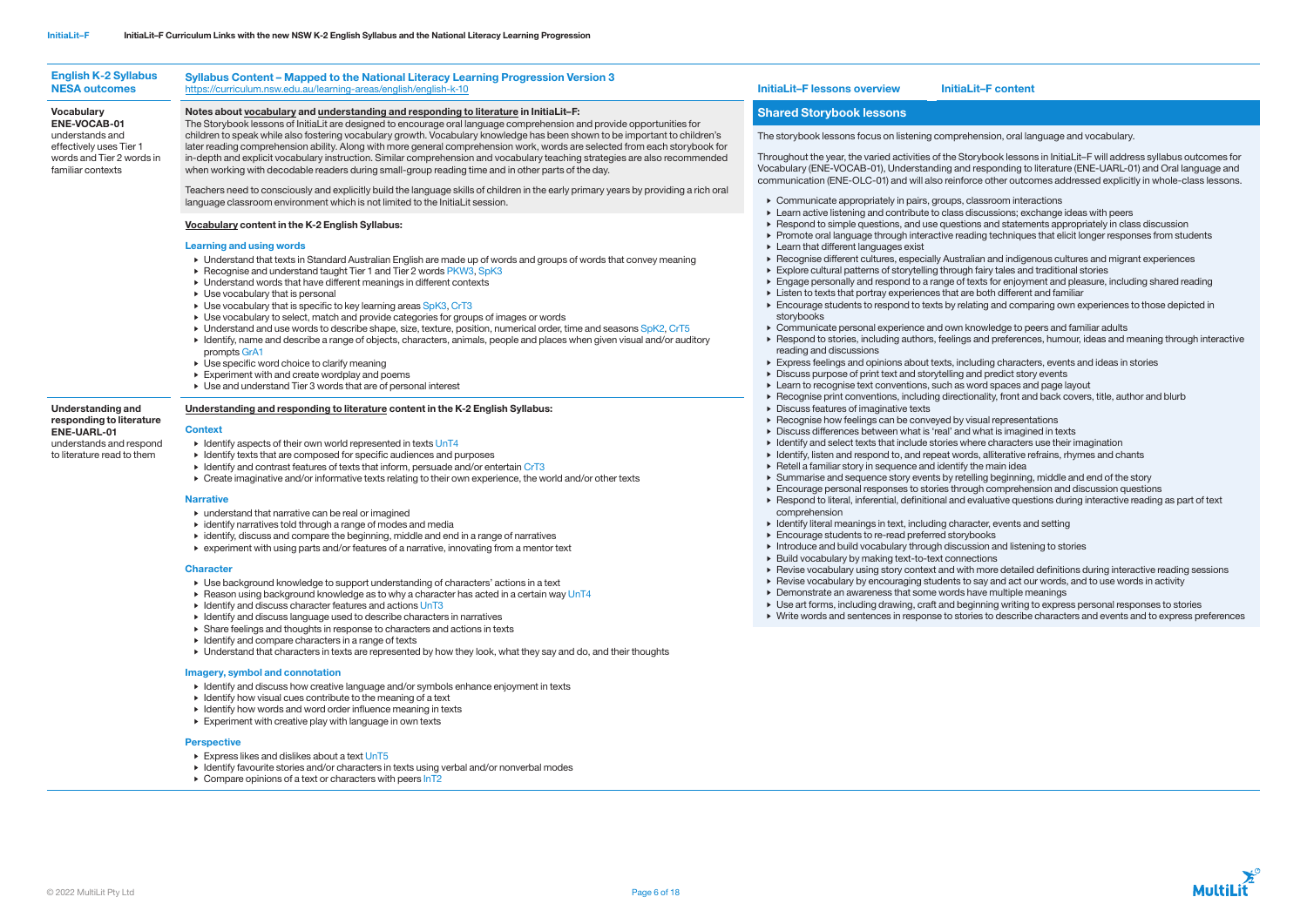# InitiaLit–1 Curriculum Links with the new NSW K-2 English Syllabus and the National Literacy Learning Progression

Note: This document was prepared in March 2022 in an endeavour to support NSW teachers of InitiaLit who may be aligning their instruction with the new English K-2 Syllabus ahead of mandatory implementation in 2023. Please each syllabus outcome for specific information related to the InitiaLit program and curriculum delivery. It is anticipated that feedback from early adopters of the new syllabus will be addressed by NESA and then this docum *due course.*

Syllabus content, as tracked through the Literacy Progressions, is addressed in the whole-class ('On the Mat') lesson and further practised and consolidated in the small group and independent activities. Additionally, shar aspects of language and reading comprehension that further progress children towards the outcomes below. It is important to note that Syllabus outcomes are the goal for the end of Year 2, and as such, the content statement Year 1 and Year 2, tracking against the Literacy Progressions with reference to the InitiaLit-1 Progress Monitoring and Cumulative Review assessments. It is not possible to perfectly align the InitiaLit-1 content descripti relevant syllabus content descriptors. This is because a syllabus item is necessarily addressed across several areas of InitiaLit instruction throughout the year.

## Syllabus Content – Mapped to the National Literacy Learning Progression Version 3 <https://curriculum.nsw.edu.au/learning-areas/english/english-k-10> **InitiaLit–1 lessons overview InitiaLit–1 content**

- $\triangleright$  Initiate, listen and/or respond in partner and group conversations  $\ln$ T3 InT5
- Interact to evaluate ideas and refine meaning InT4 InT5
- Use a range of strategies for effective dialogue and manage digression from a topic InT3 InT5

English K-2 Syllabus NESA outcomes

- Recite poems and rhymes
- $\triangleright$  Recount narratives with key components SpK3
- Adapt a narrative for a particular audience
- $\triangleright$  Deliver a planned narrative to an audience for specific contexts and purposes SpK4

Oral language and communication ENE-OLC-01

communicates effectively by using interpersonal conventions and language to extend and elaborate ideas for social and learning interactions

## Oral language and communication content in the K-2 English Syllabus:

## Listening for understanding

- Understand that oral language can be used in combination with nonverbal communication
- Understand when a message is not clear and ask questions and/or gesture to elicit support and/or seek clarification LiS4
- Follow extended instructions that contain connectives and conjunctions LiS5
- Listen to or engage with texts for enjoyment and recognise that their own experience can shape their ideas and opinions of texts
- Respond to information by asking relevant questions to extend their own and others' knowledge LiS4 LiS6

InitiaLit–1 follows a prescribed sequence of phonic skills. The first 18 lessons revise phoneme-grapheme correspondences from InitiaLit–F. To develop automatic word recognition, InitiaLit-1 provides multiple opportunities for children to practise applying phonic skills to the reading of single words in isolation and in sentences. It explicitly teaches the following digraphs 'ai', 'ay', 'ee', 'ea', 'oa', 'ow''\_y'(cry), 'igh' (light), 'ue', 'ew'(grew), 'ar', 'or/ore', 'ir', 'ur', 'er', split digraph, 'ow'(cow), 'ou'(cloud), 'aw', 'au', '\_y', '\_ey', 'oy', 'oi', 'eer', 'ear'(hear),'ear' (bear), 'air', 'are' (care), 'soft c', 'soft g', '\_dge/\_ge',' \_tch' .

## Social and learning interactions

## Understanding and using grammar when interacting: Oral language

- Incorporate extended sentences (simple, compound, complex) during dialogue SpK3
- Organise key ideas in logical sequence
- Use adjectives and adverbs to elaborate and/or provide some supporting details or justifications and express causal relationships SpK3
- Use tense correctly to discuss past, present and future events
- Link or compare ideas when interacting

## Oral narrative: Oral language

Note about oral language and communication in InitiaLit–1: Oral language underpins all other component skills in literacy development and across all areas of learning across the curriculum. It is important to recognise that development of oral language skills was done separately to the teaching of word recognition skills in InitiaLit–F and continues to be revised in InitiaLit–1. Syllabus content descriptors for oral language and communication are addressed throughout the InitiaLit–1 year starting in Lesson 1 of the explicit wholeclass component as well as during the small-group activities. Oral language and communication skills are further developed during the Storybook Component of the program where quality storybooks are used to develop rich vocabulary and language and reading comprehension skills.

Phonic knowledge

EN1-PHOKW-01 uses initial and extended phonics, including vowel digraphs, trigraphs to decode and encode words when reading and creating texts

## Note about phonic knowledge in InitiaLit–1:

InitiaLit utilises a sound-by-sound synthetic phonics approach to teach children to read and spell. In InitiaLit–1, instruction is completed in most of the remaining phonemes of English and concentrates on teaching several alternative spellings for many of the phonemes already learnt. Alternative sounds are also introduced for a selection of single letters and digraphs. Trigraphs are also taught in InitiaLit–1, and quadgraphs are introduced in InitiaLit–2.

# Phonics

Lessons 1-18 Revision of skills covered in InitiaLit Foundation

• Orally blend and segment CVC words through phonemic awareness

• Segment, blend and count syllables

• Identify long and short vowel sounds

• Read and spell words and sentences using the most common letter-

sound correspondences for the 26 letters of the alphabet

- activities
- 
- 
- 
- 'ch', 'th', 'oo', 'ng'
- Foundation
	-
- 
- 

• Read and spell words and sentences using the digraphs 'ck', 'sh', 'wh',

• Read and spell 20 tricky words (irregular high frequency words or highfrequency words with graphemes not yet taught) introduced in InitiaLit–

• Review of terminology: syllable, vowel, digraph

• Introduction to new terminology: phoneme, consonant

• Concept of a Super Sentence



## Phonic knowledge content in the K-2 English Syllabus:

## Single-syllable words

- Segment and encode one-syllable words with taught vowel graphs, digraphs and trigraphs and apply this when creating texts SpG6
- Blend grapheme–phoneme correspondences to read CCVCC words, CCCVC words and CCCVCC words and apply this when reading texts PKW7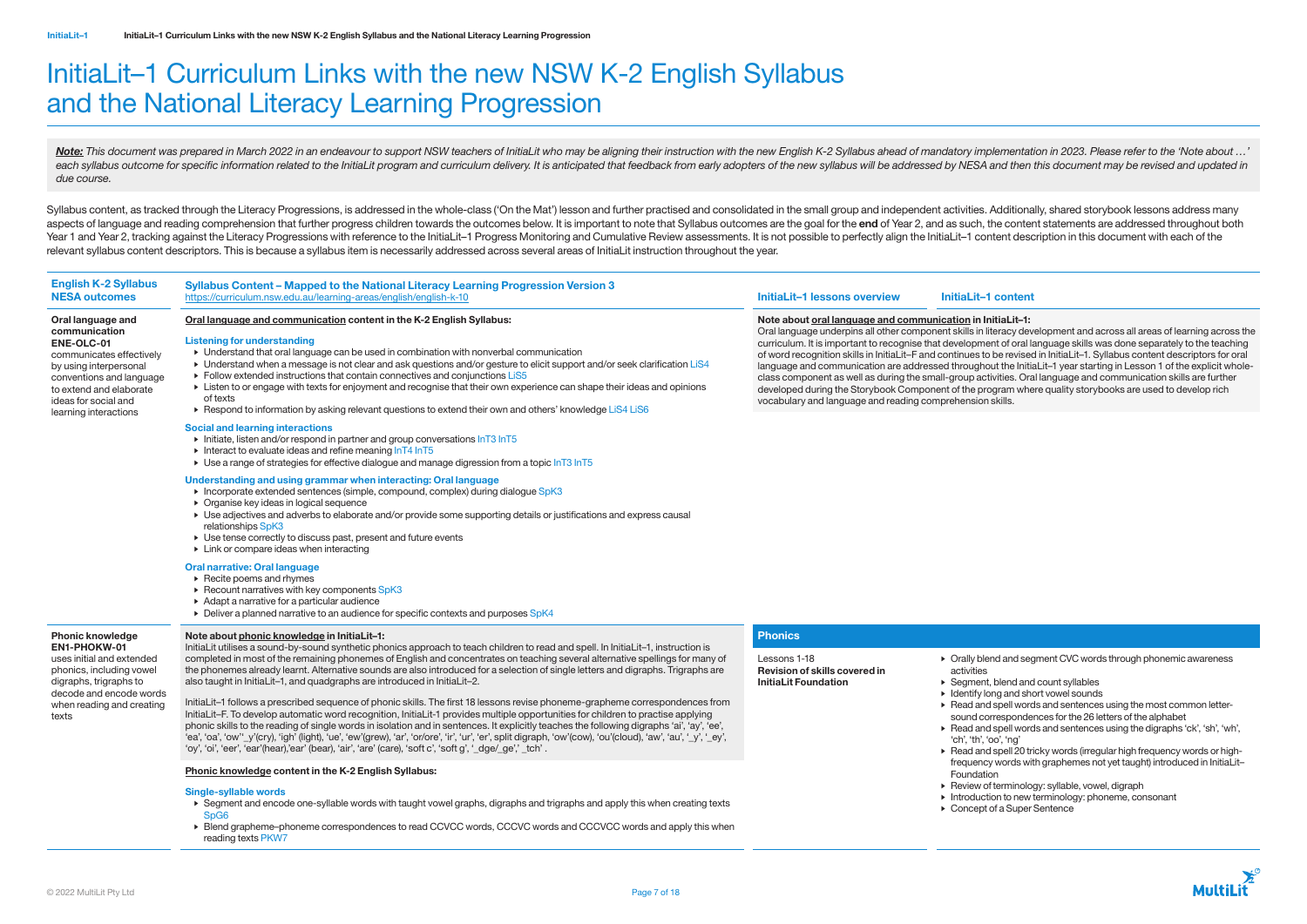| <b>English K-2 Syllabus</b><br><b>NESA outcomes</b>                                                                                                                                                                                                                                                 | <b>Syllabus Content - Mapped to the National Literacy Learning Progression Version 3</b><br>https://curriculum.nsw.edu.au/learning-areas/english/english-k-10                                                                                                                                                                                                                                                                                                                                                                                                                                                                                                                                                                                                                                                                                                                                                                                                                                   | <b>InitiaLit-1 lessons overview</b>                                                                                                                  | <b>InitiaLit-1 content</b>                                                                                                                                                                                                                                                                                                                                                                             |  |
|-----------------------------------------------------------------------------------------------------------------------------------------------------------------------------------------------------------------------------------------------------------------------------------------------------|-------------------------------------------------------------------------------------------------------------------------------------------------------------------------------------------------------------------------------------------------------------------------------------------------------------------------------------------------------------------------------------------------------------------------------------------------------------------------------------------------------------------------------------------------------------------------------------------------------------------------------------------------------------------------------------------------------------------------------------------------------------------------------------------------------------------------------------------------------------------------------------------------------------------------------------------------------------------------------------------------|------------------------------------------------------------------------------------------------------------------------------------------------------|--------------------------------------------------------------------------------------------------------------------------------------------------------------------------------------------------------------------------------------------------------------------------------------------------------------------------------------------------------------------------------------------------------|--|
|                                                                                                                                                                                                                                                                                                     | ► Segment and encode one-syllable high-frequency base words with split digraphs and apply this when creating texts SpG6<br>► Segment and encode CCVCC words, CCCVC words and CCCVCC words and apply this when creating texts SpG8<br>► Blend and decode one-syllable words with taught extended vowel graphs and digraphs, including graphemes for r-controlled<br>vowels and diphthongs, and apply this when reading texts PKW6 PKW7<br>▶ Segment and encode one-syllable words with taught vowel graphs, digraphs and trigraphs and apply this when creating texts<br>▶ Decode words with less common consonant digraphs and apply this when reading texts<br>▶ Decode words with trigraphs and quadgraphs and apply this when reading texts<br><b>Multisyllabic words</b>                                                                                                                                                                                                                    | Lessons 19-38<br>Vowel digraphs (ai', 'ay', 'ee', 'ea', 'oa',<br>'ow'),<br>Two-syllable words<br><b>Nouns</b><br><b>Verbs</b><br><b>Homophones</b>   | ▶ Read and spell words using the long vowel digraphs: ai/ay, ee/ea and<br>ow/oa<br>Read and spell two-syllable words (compound and VC/CV syllable<br>pattern)<br>▶ Terminology: compound word, homophone<br>Grammatical concepts: nouns and verbs<br>▶ Reading and spelling 12 new tricky words (irregular high-frequency we<br>or high-frequency words with graphemes not yet taught)                 |  |
|                                                                                                                                                                                                                                                                                                     | ▶ Blend and decode 2-syllable words with taught vowel graphs, digraphs, trigraphs and quadgraphs, including graphemes for<br>r-controlled vowels and diphthongs and apply this when reading texts PKW6 PKW7<br>▶ Decode 2-syllable base words with common double consonants when reading texts PKW7<br>► Segment multisyllabic words into syllables and phonemes as a strategy for spelling SpG5                                                                                                                                                                                                                                                                                                                                                                                                                                                                                                                                                                                                | Lessons 39-50<br>Vowel digraphs '_y'(cry), 'igh' (light),<br>'ue', 'ew'(grew)<br>adjectives                                                          | ▶ Reading and spelling words and sentences using the following<br>graphemes: _y (cry)/igh and ue/ew<br>▶ Grammatical concept: adjectives<br>$\triangleright$ Terminology: trigraph<br>▶ Reading and spelling six new tricky words (irregular high-frequency                                                                                                                                            |  |
| <b>Spelling</b><br>EN1-SPELL-01                                                                                                                                                                                                                                                                     | Note about spelling in InitiaLit-1:<br>Spelling and reading are taught alongside each other following the InitiaLit-1 phonic sequence. The children learn more                                                                                                                                                                                                                                                                                                                                                                                                                                                                                                                                                                                                                                                                                                                                                                                                                                  |                                                                                                                                                      | words or high-frequency words with graphemes not yet taught)                                                                                                                                                                                                                                                                                                                                           |  |
| applies phonological,<br>orthographic and<br>morphological<br>generalisations and<br>strategies when spelling<br>words in a range of writing<br>contexts<br><b>Reading fluency</b><br>EN1-REFLU-01<br>sustains reading unseen<br>texts with automaticity and<br>prosody and self-corrects<br>errors | complex phoneme-grapheme correspondences, morphology and the easier rules and conventions that govern the English<br>written language. The spelling focus develops throughout the year, progressing from the accurate spelling of one-syllable<br>words to multisyllable words where the children are encouraged to apply their phonic knowledge to any unfamiliar word they<br>need in their writing.                                                                                                                                                                                                                                                                                                                                                                                                                                                                                                                                                                                          | Lessons 51-65<br>Suffixes ('s', 'ing', 'er'),<br>r-controlled vowels (ar, or/ore,<br>ir/ur/er)                                                       | ▶ Reading and spelling words with r-controlled vowels: ar, or/ore, ir/ur/er<br>▶ Two-syllable words ending 'er'<br>Grammar/morphology: suffix 's' (plurals and subject-verb agreement)<br>suffix 'ing', suffix 'er'<br>Ferminology: base word, suffix, plural<br>▶ Reading and spelling six new tricky words (irregular high-frequency<br>words or high-frequency words with graphemes not yet taught) |  |
|                                                                                                                                                                                                                                                                                                     | Spelling content in the K-2 English Syllabus:                                                                                                                                                                                                                                                                                                                                                                                                                                                                                                                                                                                                                                                                                                                                                                                                                                                                                                                                                   |                                                                                                                                                      |                                                                                                                                                                                                                                                                                                                                                                                                        |  |
|                                                                                                                                                                                                                                                                                                     | <b>Phonological component</b><br>▶ Segment single-syllable words into phonemes as a strategy for spelling SpG4<br>► Segment multisyllabic words into syllables and phonemes as a strategy for spelling SpG5<br><b>Orthographic component</b><br>Explain when to use double consonants to spell 2-syllable base words and apply this when spelling SpG6<br>▶ Spell high-frequency base words with taught vowel graphs, digraphs, split digraphs, trigraphs and quadgraphs SpG6<br>Explain that the consonant trigraphs, -tch and -dge, can end a base word immediately following a short vowel and apply this<br>when spelling<br>▶ Spell taught high-frequency contractions SpG6<br>▶ Use extended phonic code for taught consonant phonemes<br><b>Morphological component</b><br>▶ Use spelling conventions when adding plural-marking suffixes SpG9<br>▶ Use spelling conventions when adding tense-marking suffixes SpG9<br>▶ Spell nouns ending in the suffix -er to indicate a person SpG9 | Lessons 66-77<br>Split digraph (bossy 'e')                                                                                                           | Reading and spelling words and sentences with the split digraph spel<br>pattern (sometimes called bossy or magic 'e')<br>Ferminology: bossy 'e' (other descriptions may be used instead, inclue                                                                                                                                                                                                        |  |
|                                                                                                                                                                                                                                                                                                     |                                                                                                                                                                                                                                                                                                                                                                                                                                                                                                                                                                                                                                                                                                                                                                                                                                                                                                                                                                                                 |                                                                                                                                                      | split digraph or magic 'e')<br>▶ Reading and spelling six new tricky words (irregular high-frequency<br>words or high-frequency words with graphemes not yet taught)                                                                                                                                                                                                                                   |  |
|                                                                                                                                                                                                                                                                                                     |                                                                                                                                                                                                                                                                                                                                                                                                                                                                                                                                                                                                                                                                                                                                                                                                                                                                                                                                                                                                 | Lesson 78-95<br>Digraphs: 'ow' (cow), 'ou' (cloud),<br>'aw', 'au'<br><b>Suffix</b> ('ed)<br>Spelling rule: FLoSS and Zack<br>Doubling rule (f, l, s) | ▶ Reading and spelling words and sentences with 'ow-cow', 'ou', 'aw' a<br>'au'; split digraph (bossy 'e') review<br>FLoSS and Zack spelling rule<br>▶ Grammar/morphology: adding suffix 'ed' for past tense<br>▶ Terminology: grapheme<br>▶ Reading and spelling six new tricky words (irregular high-frequency<br>words or high-frequency words with graphemes not yet taught)                        |  |
|                                                                                                                                                                                                                                                                                                     | ▶ Use the comparative and superlative suffixes -er and -est SpG9<br>► Use the suffixes -ful, -y and -ly to spell taught high-frequency words SpG9<br>► Use knowledge of morphemes to spell taught compound words and homophones with taught single-letter graphemes,<br>digraphs, split digraphs, trigraphs and quadgraphs SpG7<br>► Use common prefixes such as un–, re– and dis–SpG9                                                                                                                                                                                                                                                                                                                                                                                                                                                                                                                                                                                                          | Lessons 96-113<br>Digraphs & Trigraphs: '_y/ey (ee)',<br>oy/oi, 'ear', 'eer', 'air' and '_are' saying<br>/air/<br>Adjectives with suffix 'y'         | ▶ Reading and spelling words with 'ey' and '_y' saying /ee/, 'oy', 'oi', 'ear<br>'eer', 'air' and '_are' saying /air/<br>Grammar/morphology: adding suffix 'y' to make adjectives, adding sulfully<br>'ly' to make adverbs, contractions<br>▶ Terminology: adverbs, contractions                                                                                                                       |  |
|                                                                                                                                                                                                                                                                                                     | Note about reading fluency in InitiaLit-1:<br>In InitiaLit-1 the children are given lots of practice to ensure that they can move from overt sounding out to recalling permanently<br>stored words. We want them to access words off the page accurately and with speed because they have a good understanding of<br>the code. When an unfamiliar word is encountered, they should utilise their phonic knowledge quickly to work out the word, and then<br>confirm the word by checking that it makes sense (not the other way round). Skills to develop fluency are taught explicitly during 'On<br>the Mat' lessons and regular opportunities for practice are included within teacher-led small group sessions.                                                                                                                                                                                                                                                                             | Adverb 'ly'<br><b>Contractions</b>                                                                                                                   | ▶ Reading and spelling 12 new tricky words (irregular high-frequency words)<br>or high-frequency words with graphemes not yet taught)                                                                                                                                                                                                                                                                  |  |
|                                                                                                                                                                                                                                                                                                     |                                                                                                                                                                                                                                                                                                                                                                                                                                                                                                                                                                                                                                                                                                                                                                                                                                                                                                                                                                                                 | Lessons 114-131<br>Soft 'c'<br>Soft 'g'<br>Alternate spellings: 'dge', 'tch'                                                                         | ▶ Reading and spelling words with soft 'c' and 'g', 'dge' and 'tch'<br>▶ Reading and spelling of multi-syllable words<br>Morphology: adding prefix 'un'<br>▶ Terminology: prefix                                                                                                                                                                                                                       |  |
|                                                                                                                                                                                                                                                                                                     | Reading fluency content in the K-2 English Syllabus:<br><b>Automaticity</b>                                                                                                                                                                                                                                                                                                                                                                                                                                                                                                                                                                                                                                                                                                                                                                                                                                                                                                                     | Prefix 'un'<br><b>Multisyllable words</b><br><b>Final review</b>                                                                                     | ▶ Reading and spelling 12 new tricky words (irregular high-frequency words)<br>or high-frequency words with graphemes not yet taught)<br>$\triangleright$ Final reviews                                                                                                                                                                                                                                |  |
|                                                                                                                                                                                                                                                                                                     | Apply grapheme-phoneme correspondence to read words with automaticity FIY1<br>$\triangleright$ Read aloud with an easy speech rhythm FIY3<br>▶ Self-correct when fluency and/or meaning is interrupted                                                                                                                                                                                                                                                                                                                                                                                                                                                                                                                                                                                                                                                                                                                                                                                          |                                                                                                                                                      |                                                                                                                                                                                                                                                                                                                                                                                                        |  |

## **Prosody**

- Use sentence punctuation to enhance reading in a conversational manner FIY3 FIY4
- $\blacktriangleright$  Adjust phrasing, intonation, volume or rate to maintain fluency when reading aloud FIY4
- $\triangleright$  Vary pace when reading according to the audience and purpose FIY4

ad spell two-syllable words (compound and VC/CV syllable logy: compound word, homophone atical concepts: nouns and verbs and spelling 12 new tricky words (irregular high-frequency words frequency words with graphemes not yet taught) and spelling words and sentences using the following mes: \_y (cry)/igh and ue/ew atical concept: adjectives • Terminology: trigraph g and spelling six new tricky words (irregular high-frequency r high-frequency words with graphemes not yet taught) g and spelling words with r-controlled vowels: ar, or/ore, ir/ur/er lable words ending 'er' ar/morphology: suffix 's' (plurals and subject-verb agreement), 1g', suffix 'er'  $log$ y: base word, suffix, plural g and spelling six new tricky words (irregular high-frequency r high-frequency words with graphemes not yet taught) **and spelling words and sentences with the split digraph spelling** (sometimes called bossy or magic 'e') logy: bossy 'e' (other descriptions may be used instead, including raph or magic 'e') g and spelling six new tricky words (irregular high-frequency r high- frequency words with graphemes not yet taught) and spelling words and sentences with 'ow-cow', 'ou', 'aw' and t digraph (bossy 'e') review and Zack spelling rule ar/morphology: adding suffix 'ed' for past tense blogy: grapheme g and spelling six new tricky words (irregular high-frequency r high-frequency words with graphemes not yet taught) and spelling words with 'ey' and '\_y' saying /ee/, 'oy', 'oi', 'ear', ' and '\_are' saying /air/ ar/morphology: adding suffix 'y' to make adjectives, adding suffix ake adverbs, contractions logy: adverbs, contractions and spelling 12 new tricky words (irregular high-frequency words frequency words with graphemes not yet taught) ) and spelling words with soft 'c' and 'g', 'dge' and 'tch'  $\frac{1}{4}$  and spelling of multi-syllable words logy: adding prefix 'un' blogy: prefix

<sup>1</sup> and spelling 12 new tricky words (irregular high-frequency words

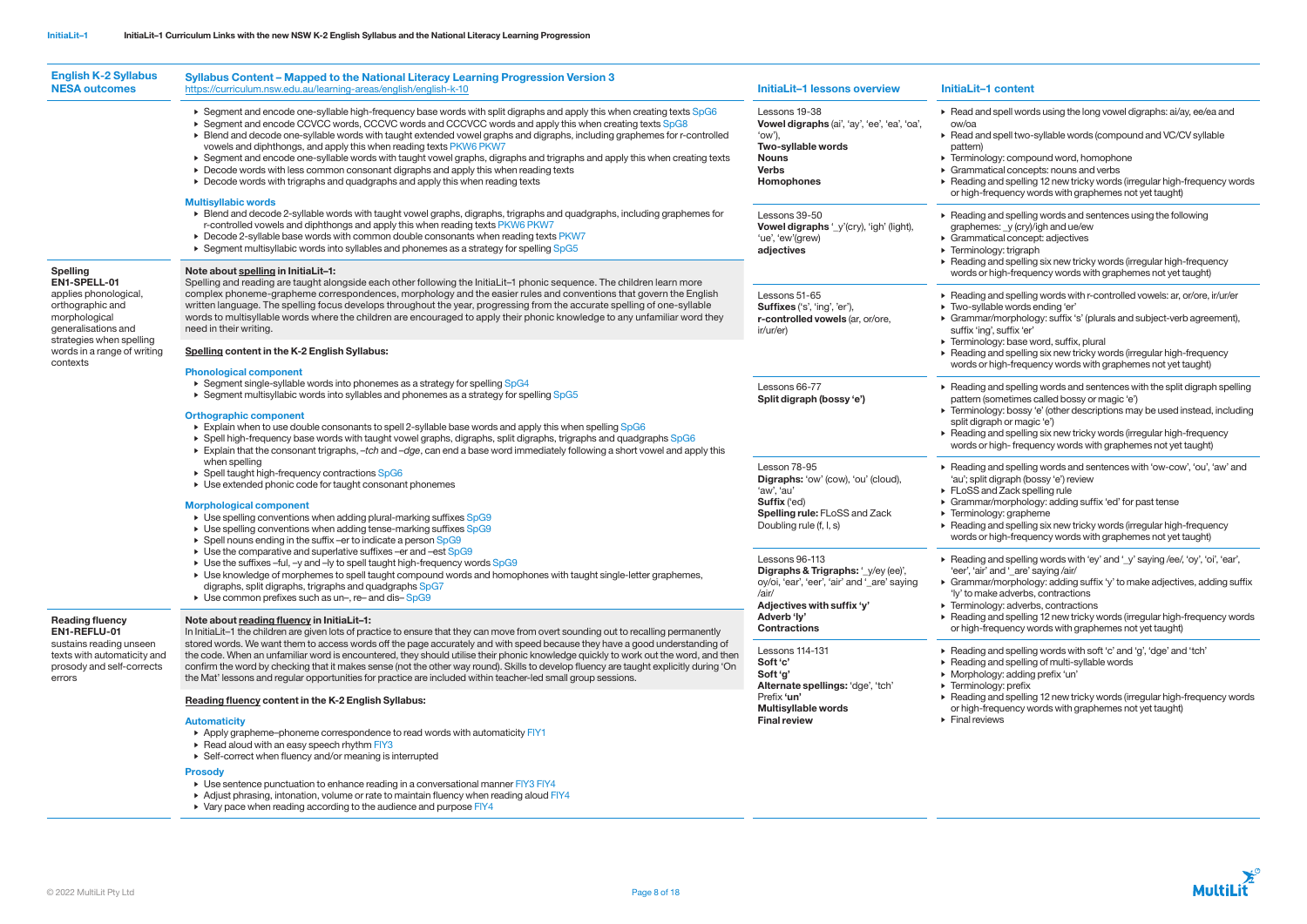| <b>English K-2 Syllabus</b><br><b>NESA outcomes</b>                                                                                                                                                                                                  | Syllabus Content - Mapped to the National Literacy Learning Progression Version 3<br>https://curriculum.nsw.edu.au/learning-areas/english/english-k-10                                                                                                                                                                                                                                                                                                                                                                                                                                                                                                                                                                                                                                                                                                                                          | InitiaLit-1 lessons overview                                                                                                                                                                                                                                                                                                                                                                       | InitiaLit-1 content                                                                                                                                                                                                                                                                                                                                                                                                                                                                                                                                                                                               |
|------------------------------------------------------------------------------------------------------------------------------------------------------------------------------------------------------------------------------------------------------|-------------------------------------------------------------------------------------------------------------------------------------------------------------------------------------------------------------------------------------------------------------------------------------------------------------------------------------------------------------------------------------------------------------------------------------------------------------------------------------------------------------------------------------------------------------------------------------------------------------------------------------------------------------------------------------------------------------------------------------------------------------------------------------------------------------------------------------------------------------------------------------------------|----------------------------------------------------------------------------------------------------------------------------------------------------------------------------------------------------------------------------------------------------------------------------------------------------------------------------------------------------------------------------------------------------|-------------------------------------------------------------------------------------------------------------------------------------------------------------------------------------------------------------------------------------------------------------------------------------------------------------------------------------------------------------------------------------------------------------------------------------------------------------------------------------------------------------------------------------------------------------------------------------------------------------------|
| <b>Reading comprehension</b>                                                                                                                                                                                                                         | Note about reading comprehension in InitiaLit-1:                                                                                                                                                                                                                                                                                                                                                                                                                                                                                                                                                                                                                                                                                                                                                                                                                                                | Sounds and Words Books and InitiaLit-1 decodable re                                                                                                                                                                                                                                                                                                                                                |                                                                                                                                                                                                                                                                                                                                                                                                                                                                                                                                                                                                                   |
| <b>EN1-RECOM-01</b><br>comprehends<br>independently read texts<br>that require sustained<br>reading by activating<br>background and word<br>knowledge, connecting<br>and understanding<br>sentences and whole<br>text, and monitoring for<br>meaning | Reading comprehension skills are developed along with the decoding of words and texts during whole class lessons and are further<br>developed when reading decodable InitiaLit readers in the small group sessions. InitiaLit readers have a 'before, during and after'<br>reading guide, and 'check for understanding' questions at the back. Fluency skills are also developed in both the explicit teaching<br>part of the lesson as well as in the small group sessions, developing the children's comprehension skills. Language and reading<br>comprehension are also supported through engagement with quality storybooks that are read to the children promoting further<br>development of comprehension skills and strategies. Descriptors below, and related Literacy Progression codes, will apply to whole<br>class, small group, and Shared Storybook lessons throughout Year One. | $\triangleright$ Discuss front cover and blurb on<br>back<br>$\triangleright$ Discuss title<br>$\triangleright$ Predict what story may be about<br>$\triangleright$ Practise sounds and word reading to<br>warm up<br>$\triangleright$ Preview difficult words for reading<br>▶ Preview words for vocabulary<br>development<br>$\triangleright$ Reading for accuracy, fluency and<br>comprehension | $\triangleright$ Read decodable tex<br>$\triangleright$ Use knowledge of set<br>to read decodable to<br>reading<br>▶ Use knowledge of p<br>relationships to dec<br>▶ Use knowledge of 't<br>$\triangleright$ Respond to punctua<br>▶ Apply self-correcting<br>$\triangleright$ Predict and discuss<br>author intent, series<br>$\triangleright$ Sequence a summa<br>$\triangleright$ Respond to literal, in<br>and after reading as<br>$\triangleright$ Use background kn<br>ideas in a text<br>• Understand text by<br>knowledge of the wo<br>▶ Apply comprehensie<br>summarising; quest<br>different aspects of |
|                                                                                                                                                                                                                                                      | Reading comprehension content in the K-2 English Syllabus:<br><b>Activating word meaning</b><br>▶ Use known vocabulary to build a mental model of the content of the text<br>$\triangleright$ Use known morphemes and known vocabulary in the text to work out or refine the meaning of unknown words UnT4<br>▶ Draw on sources to seek clarification for unknown words<br>• Understand vocabulary that signals humorous wordplay in texts                                                                                                                                                                                                                                                                                                                                                                                                                                                      |                                                                                                                                                                                                                                                                                                                                                                                                    |                                                                                                                                                                                                                                                                                                                                                                                                                                                                                                                                                                                                                   |
|                                                                                                                                                                                                                                                      | <b>Understanding and connecting sentences</b><br>▶ Know that a complex sentence includes a clause for expressing a main message and one or more clauses that elaborate on<br>that message<br>► Know the meaning and purpose of coordinating and subordinating conjunctions and identify them in a complex sentence<br>▶ Recognise how the position of a clause in a complex sentence influences the important idea for the reader<br>• Identify pronouns linked to nouns within and across sentences and/or paragraphs<br>• Make an inference by connecting the meaning of words across sentences and/or paragraphs                                                                                                                                                                                                                                                                             |                                                                                                                                                                                                                                                                                                                                                                                                    |                                                                                                                                                                                                                                                                                                                                                                                                                                                                                                                                                                                                                   |
|                                                                                                                                                                                                                                                      | <b>Understanding whole text</b><br>• Combine multiple sources of information within a text to make meaning                                                                                                                                                                                                                                                                                                                                                                                                                                                                                                                                                                                                                                                                                                                                                                                      |                                                                                                                                                                                                                                                                                                                                                                                                    | $\triangleright$ Identify type of text,<br>$\triangleright$ Read aloud to devel<br>L. Douglan roading flug                                                                                                                                                                                                                                                                                                                                                                                                                                                                                                        |

- $\blacktriangleright$  Register a break in comprehension when reading UnT5
- Identify when meaning is not complete and/or contradicts prior understanding
- Re-read words, phrases or sentences to check and clarify precise meaning
- Ask a clarifying question when more background knowledge is needed to make an inference
- Use knowledge of text structure, type of text, author, and forms of writing to predict and confirm meaning UnT6
- Use a mental model to confirm predictions
- Make text-to-self, text-to-text or text-to-world connections when reading UnT6
- Use visual and/or auditory features in multimodal texts to build meaning UnT5
- Monitor understanding to ensure meaning is sustained and expanded through the whole text UnT6

• Develop reading fluency by using knowledge of sounds to decode words and read high frequency words with automaticity



- Use navigation pathways, including hyperlinks, to extract essential information to support reading fluency and enhance meaning when reading digital texts
- Identify how creative visual features are used to expand meaning
- Coordinate information or events from different parts of the text to form an overall opinion

## Monitoring comprehension

## Recalling details

- Use information read in texts to enhance learning across key learning areas
- Confirm meaning by sequencing and explaining events and information
- $\triangleright$  Recount relevant ideas from texts in the form of a written, visual or oral summary UnT6
- Interpret patterns in texts to enhance understanding

# able readers Levels 10-16

lable texts

dge of sounds taught (as per scope and sequence of sounds) odable texts or other age-appropriate texts for small group

dge of phonemes, digraphs and trigraphs and letter-sound es to decode text whilst reading

edge of 'tricky words' to read high frequency words <sub>p</sub> punctuation whilst reading

orrecting strategies whilst reading e.g.re-reading and pausing I discuss ideas drawn from title, illustrations and blurb; predict nt, series of events and possible endings  $\alpha$  summary of events

Iteral, inferential, definitional and evaluative questions during ading as part of text comprehension

ound knowledge to make inferences about character actions,

I text by making connections using own experiences and of the world

erehension strategies (prediction; making connections; .<br>ng; questioning; visualising; monitoring) when discussing bects of the text after reading

of text, briefly discuss structure and purpose

to develop oral reading fluency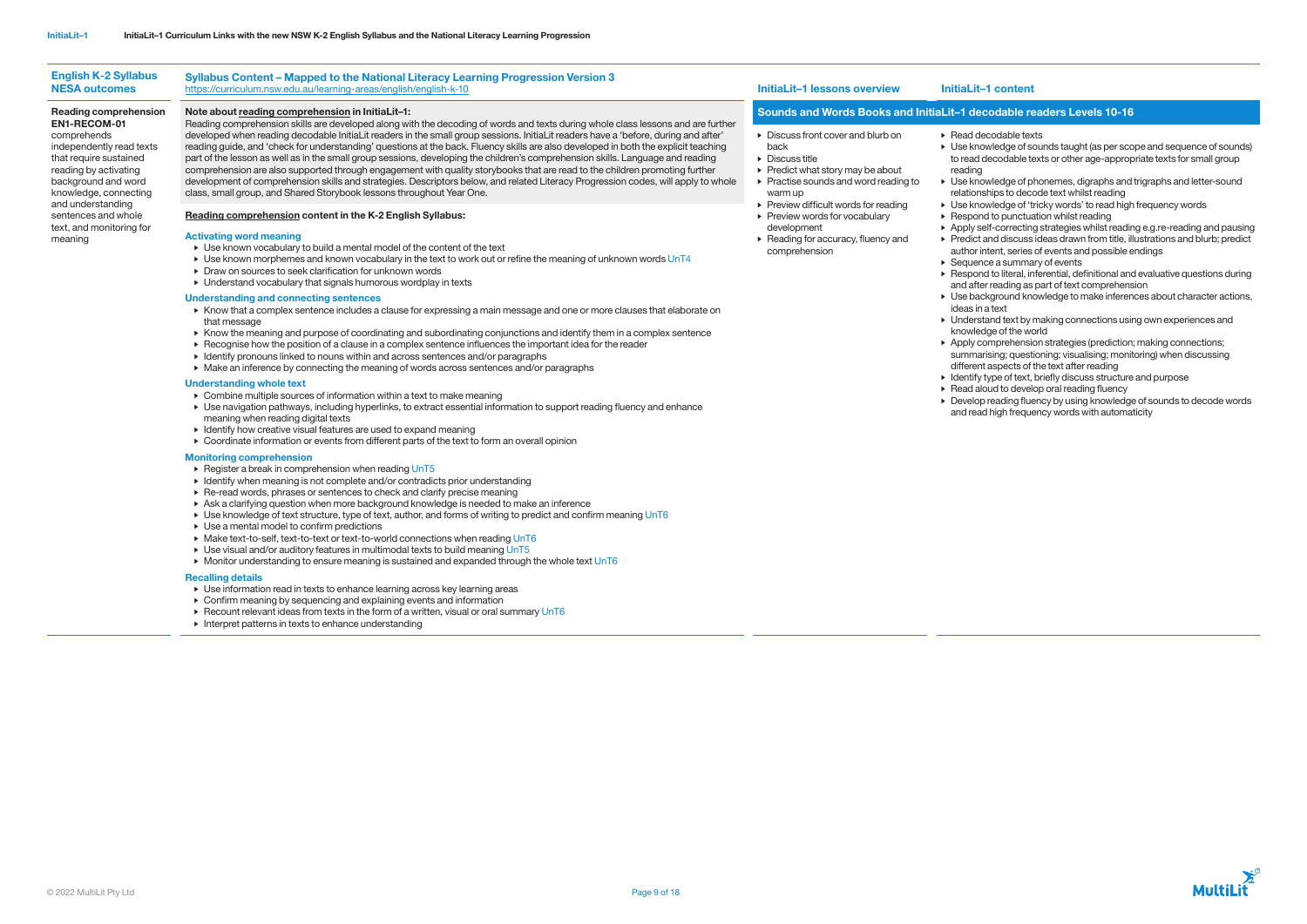

## English K-2 Syllabus NESA outcomes Syllabus Content – Mapped to the National Literacy Learning Progression Version 3

## Creating written texts EN1-CWT-01

plans, creates and revises texts written for different purposes, including paragraphs, using knowledge of vocabulary, text features and sentence structure

# Creating Written Texts content in the K-2 English Syllabus:

## Text features

- Write texts that describe, explain, give an opinion, recount an event, tell a story CrT7
- $\blacktriangleright$  Use a logical order to sequence ideas and events in sentences across a text GrA4
- Group sentences into paragraphs commencing with a topic sentence, followed by other sentences with related ideas CrT7
- ▶ Select and use a range of conjunctions to create cohesive texts GrA5
- ► Use noun/pronoun-referencing across a text CrT7
- Use subject–verb agreement across a text GrA5
- Use appropriate tense across a text GrA4
- Use visual elements to expand meaning in own texts

## Sentence-level grammar

- Identify the context, audience and purpose for own texts CrT5 CrT6
- Use knowledge of similarities and differences between imaginative, informative and persuasive texts when planning for writing
- Use a variety of planning strategies and tools for creating texts. Planning strategies may include making notes, drawing,
- concept maps, flow charts, graphic organisers, creating a storyboard.
- Understand that their own texts can be improved by incorporating feedback and editing
- Re-read and edit their own texts after receiving feedback
- Use different modes and media to enhance the presentation of texts they have created CrT5 CrT6
- Write compound sentences using coordinating conjunctions GrA4 CrT5
- Recognise compound sentences in own writing, knowing that each clause has meaning by itself CrT5 CrT7
- Use a combination of simple and compound sentences to engage the reader when creating written texts CrT6 GrA4
- Use noun groups to build descriptions of people and things CrT6
- Use action, saying, relating and sensing verbs to add detail and precision to writing GrA2 GrA5
- Use adverbs to modify the meaning of verbs and adjectives GrA3
- Use contextually precise prepositional phrases when creating texts GrA4
- Accurately use articles and pronouns in own writing GrA3
- Use time connectives to sequence information and events in texts GrA4
- Experiment with writing complex sentences which include a clause for the main message and dependent clause to elaborate or modify the message GrA5

## **Punctuation**

- $\triangleright$  Use commas to separate ideas, lists and/or dependent clauses in a sentence PuN4 PuN6
- Use punctuation, including question marks and exclamation marks, accurately and for effect PuN3
- Use quotation marks for simple dialogue PuN5
- $\triangleright$  Use possessive apostrophes in own writing PuN4

## **Handwriting** EN1-HANDW-01

## Word-level language

- Use modifying and qualifying words and words to indicate quantity
- Use creative wordplay to affect the reader
- Make intentional word choices to enhance precision of meaning and ideas in a text CrT5

## Planning and revising

# Writing in InitiaLit–1

## General overview:

Content from EN1-CWT-01, EN1-SPELL-01 and EN1-HANDW-01 will be addressed in explicit whole-class lessons throughout the year and within the small-group and independent activities. Teachers should plan additional time for writing lessons for composition. More extended writing activities are given with each Storybook lesson. These writing tasks may be split over several sessions and cover three main types of text: imaginative, persuasive and informative. Step-by-step instructions take the children from a modelled example through to guided work and independent writing.

## Note about creating written texts in InitiaLit–1:

Children are explicitly taught handwriting skills in InitiaLit–1 lessons throughout the year. To practise spelling words in context, short writing activities are integrated into the lessons, and these gradually increase in difficulty. At first, children are asked to write dictated sentences. As the year progresses, they are asked to write two or more sentences independently after a group discussion about a topic. Teachers should address the syllabus content when children do writing tasks within InitiaLit lessons e.g., dictation, spelling, storybook writing tasks, etc. Grammar concepts are taught and monitored in InitiaLit–1.

uses a legible, fluent and automatic handwriting style, and digital technology, including word-processing applications, when creating texts

# Handwriting content in the K-2 English Syllabus:

- Form all letters with consistent size and slope in NSW Foundation Style from memory HwK5
- $\triangleright$  Position all letters correctly on the line with appropriate spacing between words HwK5
- $\triangleright$  Use word-processing program functions, including text-editing applications  $HwK5$
- $\triangleright$  Recognise and use keys to show more complex punctuation or symbols  $HwK5$
- Type up to 5 familiar words per minute
- Use taught software functions to create texts in a range of modes for different contexts, audiences and purposes

## <https://curriculum.nsw.edu.au/learning-areas/english/english-k-10> **InitiaLit–1 lessons overview InitiaLit–1 content**

## Note about handwriting in InitiaLit–1:

InitiaLit–1 continues to practise the correct formation of all letters that were introduced in InitiaLit–F. When learning new digraphs or trigraphs, they will have opportunities to practise the 2 or 3 letters while also saying the phoneme out loud. The children will have already learned the correct formation for each letter they are writing. There will also be formal instruction in capital letter formation.

Teachers should plan additional time for digital technology use, incorporating word processing applications into their class program.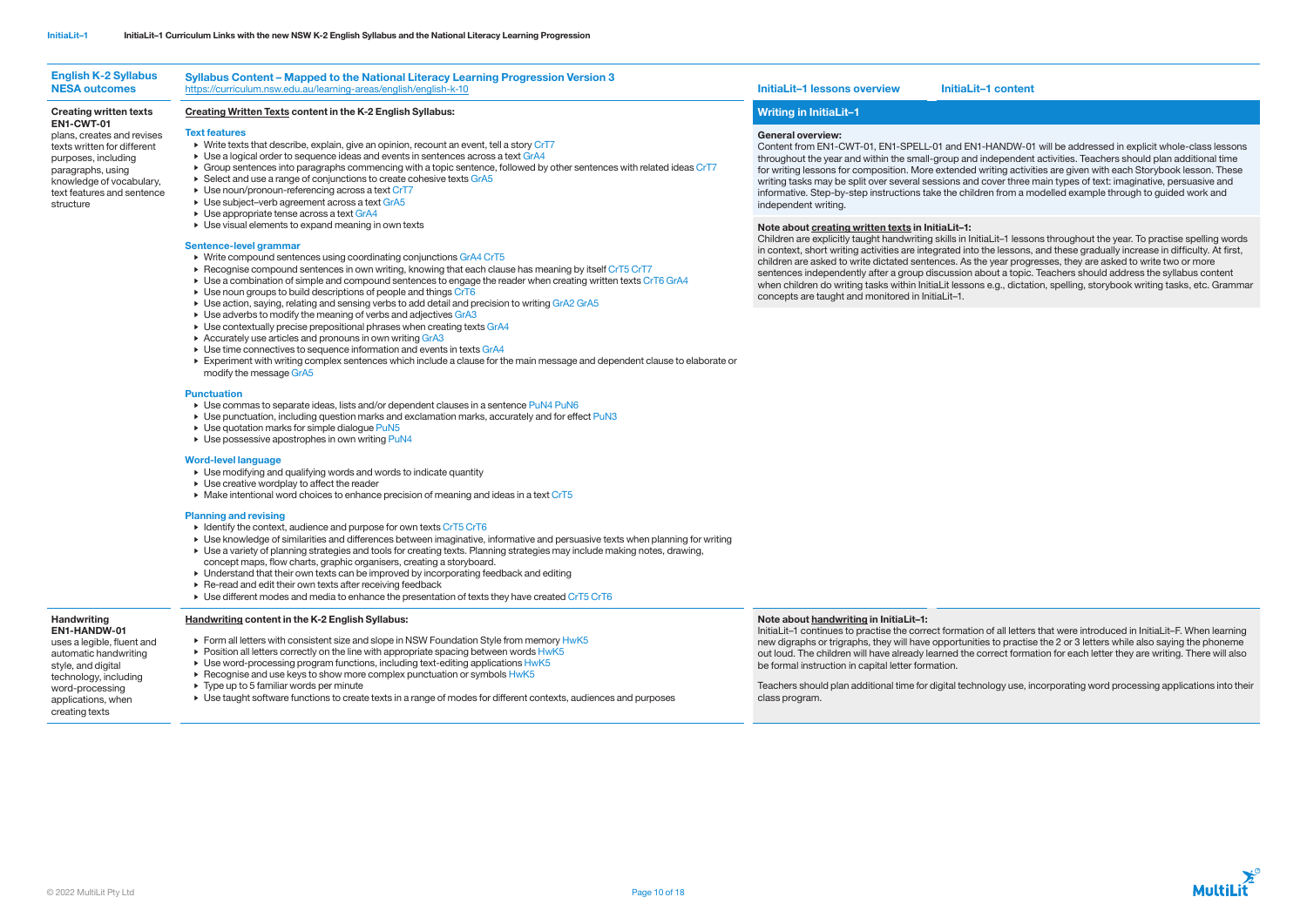| <b>English K-2 Syllabus</b><br><b>NESA outcomes</b>                                                                                                                                                                                                                                                                                                                                                               | Syllabus Content - Mapped to the National Literacy Learning Progression Version 3<br>https://curriculum.nsw.edu.au/learning-areas/english/english-k-10                                                                                                                                                                                                                                                                                                                                                                                                                                                                                                                                                                                                                                                                                                                                                                                                                                                | <b>InitiaLit-1 lessons overview</b><br>InitiaLit-1 content                                                                                                                                                                                                                                                                                                                                                                                                                                                                                                                                                                                                                                                                          |  |  |
|-------------------------------------------------------------------------------------------------------------------------------------------------------------------------------------------------------------------------------------------------------------------------------------------------------------------------------------------------------------------------------------------------------------------|-------------------------------------------------------------------------------------------------------------------------------------------------------------------------------------------------------------------------------------------------------------------------------------------------------------------------------------------------------------------------------------------------------------------------------------------------------------------------------------------------------------------------------------------------------------------------------------------------------------------------------------------------------------------------------------------------------------------------------------------------------------------------------------------------------------------------------------------------------------------------------------------------------------------------------------------------------------------------------------------------------|-------------------------------------------------------------------------------------------------------------------------------------------------------------------------------------------------------------------------------------------------------------------------------------------------------------------------------------------------------------------------------------------------------------------------------------------------------------------------------------------------------------------------------------------------------------------------------------------------------------------------------------------------------------------------------------------------------------------------------------|--|--|
| <b>Vocabulary</b><br>EN1-VOCAB-01<br>understands and<br>effectively uses Tier 1,<br>taught Tier 2 and Tier 3<br>vocabulary to extend and<br>elaborate ideas<br>Understanding and<br>responding to literature<br>EN1-UARL-01<br>understands and<br>responds to literature by<br>creating texts using similar<br>structures, intentional<br>language choices and<br>features appropriate to<br>audience and purpose | Notes about vocabulary and understanding and responding to literature in InitiaLit-1:<br>Vocabulary development and comprehension strategies are taught in both the explicit part of the InitiaLit lesson as well as in the                                                                                                                                                                                                                                                                                                                                                                                                                                                                                                                                                                                                                                                                                                                                                                           | <b>Shared Storybook lessons</b>                                                                                                                                                                                                                                                                                                                                                                                                                                                                                                                                                                                                                                                                                                     |  |  |
|                                                                                                                                                                                                                                                                                                                                                                                                                   | small group and independent activities time using the Sounds and Words Books and InitiaLit readers. Child-friendly definitions<br>are provided for the new vocabulary as well as when working with decodable readers and age-appropriate texts for the more<br>capable readers.<br>The Storybook lessons of InitiaLit are designed to encourage listening and reading comprehension and provide opportunities for<br>children to speak while also fostering vocabulary growth. Vocabulary knowledge has been shown to be important to children's<br>later reading comprehension ability. Along with more general comprehension work, words are selected from each storybook for<br>in-depth and explicit vocabulary instruction.<br>Teachers need to consciously and explicitly build the language skills of children in the early primary years by providing a rich oral<br>language classroom environment which is not limited to the InitiaLit session but is fostered throughout the day as well. | The storybook lessons focus on listening and reading compreher<br>Throughout the year, the varied activities of the Storybook lesson<br>for Vocabulary (EN1-VOCAB-01), Understanding and responding<br>texts (EN1-CWT-01) and Oral language and communication (EN1<br>addressed explicitly in whole-class lessons.<br>Explain personal opinions orally using supporting reasons, simple<br>• Contribute to group and class discussions about the story, chara<br>▶ Write words and sentences in response to stories to describe cha<br>• Draw on personal experiences and text knowledge to express op                                                                                                                              |  |  |
|                                                                                                                                                                                                                                                                                                                                                                                                                   | Vocabulary content in the K-2 English Syllabus:<br><b>Learning and using words</b><br>▶ Use taught morphemic knowledge to create word families<br>▶ Understand and use words that have different meanings in different contexts<br>• Understand and communicate jokes and riddles that play on words<br>• Identify, understand and use wordplay and rhyme in a range of texts<br>▶ Use vocabulary to express cause and effect SpK3<br>• Understand and intentionally choose subject-specific vocabulary to enhance precision and for effect                                                                                                                                                                                                                                                                                                                                                                                                                                                           | aspects of the storybook<br>▶ Use a variety of planning strategies and tools for creating texts in<br>• Identify the purpose of different texts (imaginative, persuasive, in<br>> Show understanding of texts through appropriate written respon<br>events; writing poetry; using scaffolding to plan imaginative, infor<br>Apply knowledge of grammar concepts taught during the explicity<br>texts<br>• Identify grammatical and figurative language features in texts tha<br>synonyms, prepositions, time connectives, verbs, idioms, tense,<br>Express, discuss and compare opinions about characters, event                                                                                                                    |  |  |
|                                                                                                                                                                                                                                                                                                                                                                                                                   | Understanding and responding to literature content in the K-2 English Syllabus:<br><b>Context</b><br>Identify how the language and form of a text vary according to purpose, audience and mode UnT5<br>• Identify representations of groups and cultures in a range of texts<br>▶ Recognise ways that settings and situations are represented within texts<br>► Create and re-create texts in a range of modes and media using understanding of context CrT5<br><b>Narrative</b><br>Identify the sequence of events that make up a narrative in own and others' texts $UnT6$<br>Identify patterns in narratives that set up expectation and aid prediction of actions and attitudes<br>• Identify and appreciate how key messages in narratives evoke feelings<br>▶ Create and re-create narratives using understanding of narrative features CrT5                                                                                                                                                    | • Identify concepts about print (directionality, front and back cover<br>▶ Use comprehension strategies: predicting, making connections,<br>visualising to show understanding of story books<br>▶ Retell stories and events in logical sequence to demonstrate und<br>▶ Respond to literal, inferential, definitional and evaluative question<br>comprehension<br>• Discuss, define and investigate new vocabulary by deeper explo<br>• Classify new words into appropriate grammatical concepts using<br>▶ Understand that choice of vocabulary adds to the effectiveness of<br>▶ Revise vocabulary by encouraging students to say and act out w<br>$\triangleright$ Recognise cultural representations in a variety of storybooks |  |  |
|                                                                                                                                                                                                                                                                                                                                                                                                                   | <b>Character</b><br>• Identify how characters are constructed through different modes and media and through a combination of modes<br>▶ Identify how a character reflects their own or other lived experiences<br>• Compare and contrast characters in text<br>• Identify how characters can invite positive and negative responses<br>Identify the language, dialogue, actions, images or music that create a reader response to a character<br>• Create and re-create characters in texts that demonstrate understanding of character traits                                                                                                                                                                                                                                                                                                                                                                                                                                                        |                                                                                                                                                                                                                                                                                                                                                                                                                                                                                                                                                                                                                                                                                                                                     |  |  |

# Imagery, symbol and connotation

- Identify figurative language and wordplay in texts
- Identify symbols and images in texts, and how they bring deeper meaning
- Create texts that include symbols, wordplay and figurative language
- Innovate from studied texts using wordplay and figurative language

## **Perspective**

- Identify phrases in texts that project opinions
- Identify how structure and images reinforce ideas
- Identify and share how their own experience and interests influence opinions and/or interpretations of texts
- Identify arguments and the intended audience
- Express preferences for specific texts and authors and recognise the opinions of others UnT5
- Create and re-create texts that include persuasive arguments, using knowledge of text and language features
- Create paragraphs that contain a single idea, beginning with a topic sentence and including supporting evidence with elaborations CrT7

## Representation

- Identify cultural representations in a range of texts
- Express personal responses to the real and imagined worlds that are represented in texts
- Adapt a well-known text for a different audience and/or purpose

mprehension, oral language and vocabulary.

- k lessons in InitiaLit–1 will address syllabus outcomes sponding to literature (EN1-UARL-01), Creating written  $t$ ion (EN1-OLC-01) and will also reinforce other outcomes
- ns, simple inferences and reasonable prediction ery, characters and events
- eribe characters and events and to express preferences • Draw on personal experiences and text knowledge to express opinions and compose sentences about varying
- g texts including graphic organisers
- uasive, informative, poetry)
- $en$  responses e.g., recounting events in stories or own similar tive, informative and persuasive texts
- he explicit part of the lesson to improve the quality of written
- texts that enhance meaning and purpose e.g., adjectives,
- is, tense, alliteration, similes
- ers, events and settings in text
- ack covers, title, author and blurb)
- nections, questioning, summarising (identifying main idea) and
- rate understanding of the text questions during and after reading to develop reading
- ber exploration e.g., definitions, synonyms, antonyms epts using 'Helpful House of Words' poster
- $\overline{\phantom{a}}$  iveness of the text
- act out words and use words in context through sentences

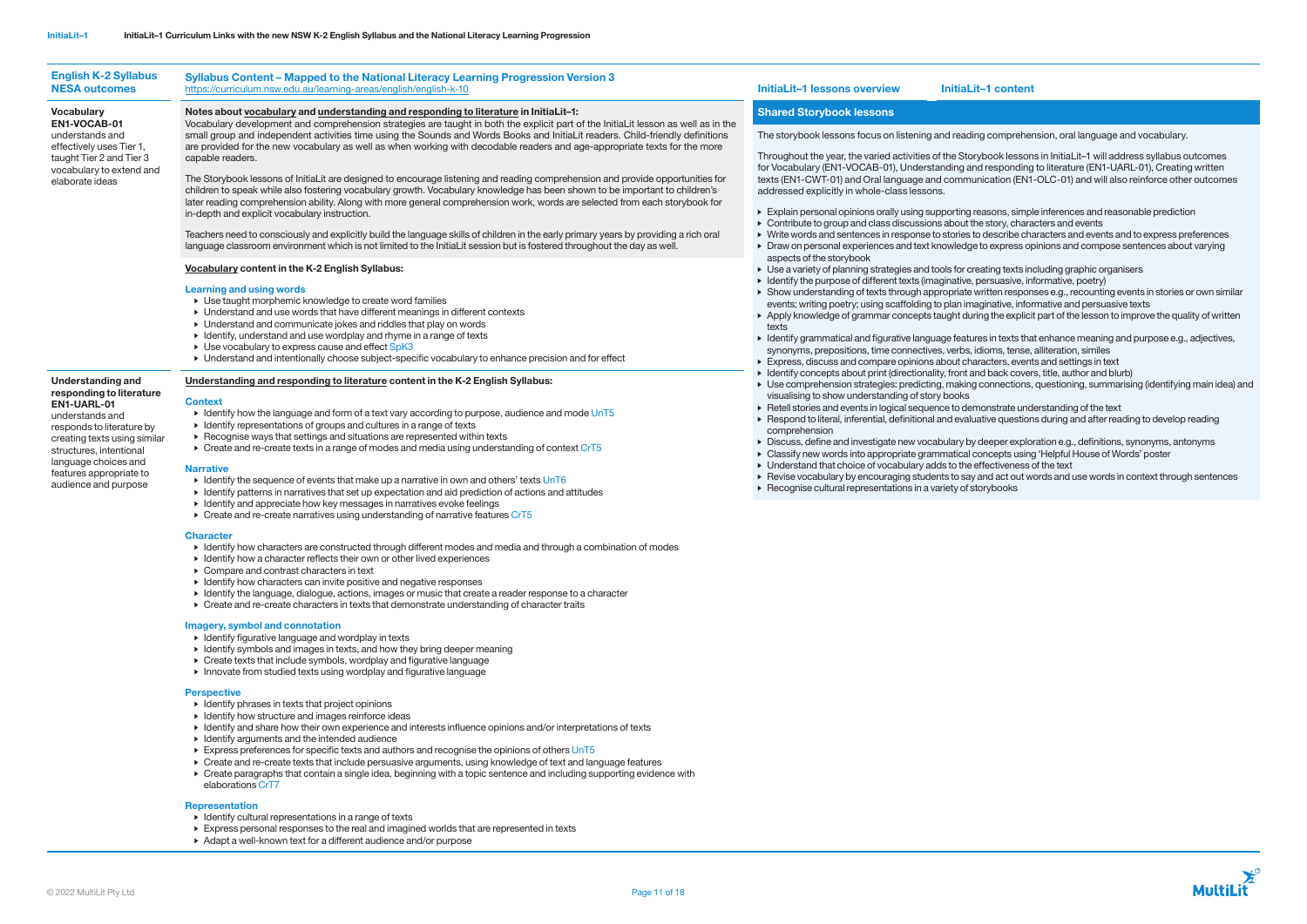# InitiaLit–2 Curriculum Links with the new NSW K-2 English Syllabus and the National Literacy Learning Progression

Note: This document was prepared in March 2022 in an endeavour to support NSW teachers of InitiaLit who may be aligning their instruction with the new English K-2 Syllabus ahead of mandatory implementation in 2023. Please each syllabus outcome for specific information related to the InitiaLit program and curriculum delivery. It is anticipated that feedback from early adopters of the new syllabus will be addressed by NESA and then this docum *due course.*

Syllabus content, as tracked through the Literacy Progressions, is addressed in the whole-class ('On the Mat') lesson and further practised and consolidated in the small group and independent activities. Additionally, shar aspects of language and reading comprehension that further progress children towards the outcomes below. It is important to note that Syllabus outcomes are the goal for the end of Year 2, and as such, the content statement Year 1 and Year 2, tracking against the Literacy Progressions with reference to the InitiaLit–2 Progress Monitoring and Cumulative Review assessments. It is not possible to perfectly align the InitiaLit–2 content descripti relevant syllabus content descriptors. This is because a syllabus item is necessarily addressed across several areas of InitiaLit instruction throughout the year.

> Note about oral language and communication in InitiaLit–2: Oral language underpins all other component skills in literacy development and across all areas of learning across the curriculum. Syllabus content descriptors for oral language and communication are addressed throughout InitiaLit–2 across the three explicit whole-class components: Spelling, Comprehension and Fluency and Grammar. They are also developed during the small-groups and independent activities. Oral language and communication skills are further extended during the Storybook Component of the program where quality storybooks are used to develop rich vocabulary

- 
- 

## English K-2 Syllabus NESA outcomes Syllabus Content – Mapped to the National Literacy Learning Progression Version 3 <https://curriculum.nsw.edu.au/learning-areas/english/english-k-10> **InitiaLit–2 lessons overview InitiaLit–2 content** Oral language and communication EN1-OLC-01 communicates effectively by using interpersonal conventions and language to extend and elaborate ideas for social and learning interactions Oral language and communication content in the K-2 English Syllabus: Listening for understanding • Understand that oral language can be used in combination with nonverbal communication • Understand when a message is not clear and ask questions and/or gesture to elicit support and/or seek clarification LiS4 • Follow extended instructions that contain connectives and conjunctions LiS5 • Listen to or engage with texts for enjoyment and recognise that their own experience can shape their ideas and opinions of texts • Respond to information by asking relevant questions to extend their own and others' knowledge LiS4 LiS6 Social and learning interactions • Initiate, listen and/or respond in partner and group conversations InT3 InT5 Interact to evaluate ideas and refine meaning  $lnT4 lnT5$ • Use a range of strategies for effective dialogue and manage digression from a topic InT3 InT5 Understanding and using grammar when interacting: Oral language • Incorporate extended sentences (simple, compound, complex) during dialogue SpK3 • Organise key ideas in logical sequence • Use adjectives and adverbs to elaborate and/or provide some supporting details or justifications and express causal relationships SpK3 • Use tense correctly to discuss past, present and future events • Link or compare ideas when interacting Oral narrative: Oral language • Recite poems and rhymes ▶ Recount narratives with key components SpK3 • Adapt a narrative for a particular audience • Deliver a planned narrative to an audience for specific contexts and purposes SpK4 and comprehension skills. Phonic knowledge EN1-PHOKW-01 uses initial and extended phonics, including vowel digraphs, trigraphs to decode and encode words when reading and creating texts Note about phonic knowledge and spelling in InitiaLit–2: InitiaLit utilises a sound-by-sound synthetic phonics approach to teach children to read and spell. The approach in InitiaLit–2 is to teach children generative spelling strategies. This means that when they are taught to spell words using their knowledge of letter sound correspondences, or when they are taught morphology (for example, adding 'ing' to different types of words), it is intended that children will be able to apply these strategies both to taught and untaught words. It is also the intention that the skills taught in InitiaLit–2 will transfer to children's writing. Therefore, students should be provided with ample opportunities to use the words taught in different writing tasks. In InitiaLit–2, much of the content that was introduced in InitiaLit–1 will be revisited and expanded upon, in addition to the teaching of some new graphemes and spelling rules. This new content includes the suffix rules: drop final 'e', add ing; double, add ing; add suffix 'ful'; suffix 'es', 'ph' (phone), two syllable words-V/CV, prefix re, silent letters: kk, b, w, when to use c/k, consonant + le (candle, bubble, table), tion (action, station). The quadgraphs 'augh' and 'ough' are taught incidentally when teaching the reading and spelling of tricky words in InitiaLit–2. **Spelling** (Lessons 1-24) • Digraphs: 'ai' and 'ay' • Digraphs: 'ee' and 'ea' • Digraphs: 'oa' and 'ow' • Trigraph 'igh' and '\_y' • Digraphs: 'ue' and 'ew' • Review (long vowels) • Split digraph (bossy e) • Spelling choices: /ā/, /ē/, /ī/, /ō/, /ū/ • Adding suffix 'ing' to verbs • Suffix rule: drop 'e', add 'ing' • Tricky words- one new and two revision tricky words are taught each week • Understand and explain terms: digraph, trigraph, homophone 'ue', 'ew' split digraph (bossy e) Phonic knowledge content in the K-2 English Syllabus: Single-syllable words • Segment and encode one-syllable words with taught vowel graphs, digraphs and trigraphs and apply this when creating texts SpG6

• Read fluently and spell words containing 'ai', 'ay', 'ee', 'ea', 'oa', 'ow', 'igh', '\_y', • Apply spelling rules: 'ai' and 'ay'; and 'ow' and 'oa' • Spelling choices for /ā/: 'ai', 'ay', 'a\_e' • Spelling choices for /ē/: 'ee', 'ea', 'e\_e' • Spelling choices for /ō/: 'oa', 'ow', 'o\_e'

 $\triangleright$  Spelling choices for  $\sqrt{1}$ : 'igh', '\_y', 'i\_e'

• Spelling choices for /ū/: 'ew', 'ue', 'u\_e'

• Discriminate between long and short vowel sounds. Read and spell words with

• Add suffix 'ing' to base word verbs

• Apply spelling rule: add suffix /ing/ to bossy 'e' words

• Practise target sounds using oral and written spelling: word sorts, syllable

counting, rainbow writing, word building

• Identify homophones and spell correctly



• Blend grapheme–phoneme correspondences to read CCVCC words, CCCVC words and CCCVCC words and apply this when reading texts PKW7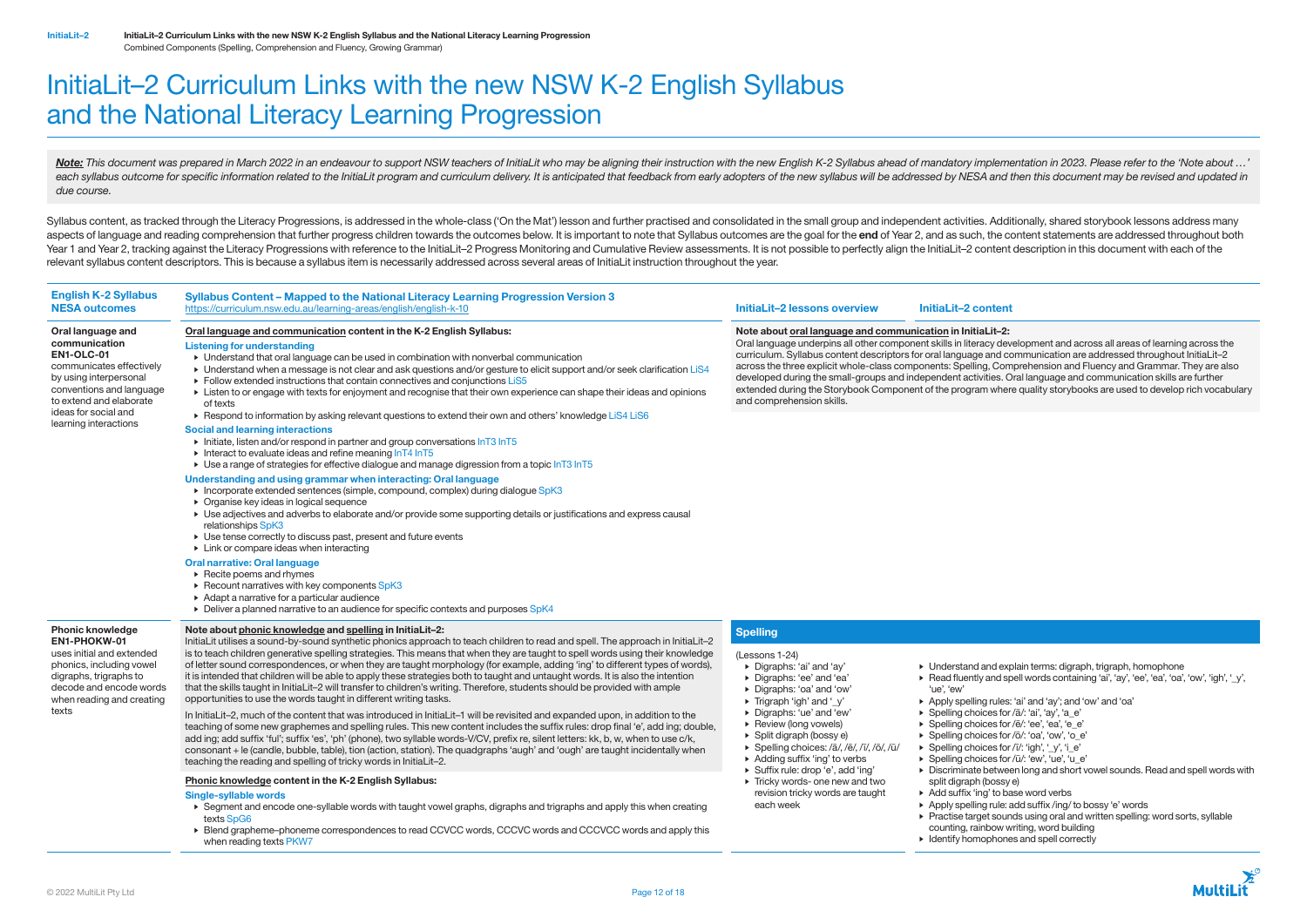| <b>English K-2 Syllabus</b><br><b>NESA outcomes</b>                                                                                                                                         | Syllabus Content - Mapped to the National Literacy Learning Progression Version 3<br>https://curriculum.nsw.edu.au/learning-areas/english/english-k-10                                                                                                                                                                                                                                                                                                                                                                                                                                                                                                                                                                                                                                                                                                                                                                                                                                                                                                                                                                                                                                                                                                                                                                                                                                                                                                                                                                                                                                                                                                                                                                                                                                                                                     | <b>InitiaLit-2 lessons overview</b>                                                                                                                                                                                                                                                                                                                                                                                                                                                                                                                                                                                   | InitiaLit-2 content                                                                                                                                                                                                                                                                                                                                                                                                                                                                                                                                                  |
|---------------------------------------------------------------------------------------------------------------------------------------------------------------------------------------------|--------------------------------------------------------------------------------------------------------------------------------------------------------------------------------------------------------------------------------------------------------------------------------------------------------------------------------------------------------------------------------------------------------------------------------------------------------------------------------------------------------------------------------------------------------------------------------------------------------------------------------------------------------------------------------------------------------------------------------------------------------------------------------------------------------------------------------------------------------------------------------------------------------------------------------------------------------------------------------------------------------------------------------------------------------------------------------------------------------------------------------------------------------------------------------------------------------------------------------------------------------------------------------------------------------------------------------------------------------------------------------------------------------------------------------------------------------------------------------------------------------------------------------------------------------------------------------------------------------------------------------------------------------------------------------------------------------------------------------------------------------------------------------------------------------------------------------------------|-----------------------------------------------------------------------------------------------------------------------------------------------------------------------------------------------------------------------------------------------------------------------------------------------------------------------------------------------------------------------------------------------------------------------------------------------------------------------------------------------------------------------------------------------------------------------------------------------------------------------|----------------------------------------------------------------------------------------------------------------------------------------------------------------------------------------------------------------------------------------------------------------------------------------------------------------------------------------------------------------------------------------------------------------------------------------------------------------------------------------------------------------------------------------------------------------------|
| <b>Spelling</b><br>EN1-SPELL-01<br>applies phonological,<br>orthographic and<br>morphological<br>generalisations and<br>strategies when spelling<br>words in a range of writing<br>contexts | ▶ Segment and encode one-syllable high-frequency base words with split digraphs and apply this when creating texts SpG6<br>▶ Segment and encode CCVCC words, CCCVC words and CCCVCC words and apply this when creating texts SpG8<br>• Blend and decode one-syllable words with taught extended vowel graphs and digraphs, including graphemes for<br>r-controlled vowels and diphthongs, and apply this when reading texts PKW6 PKW7<br>▶ Segment and encode one-syllable words with taught vowel graphs, digraphs and trigraphs and apply this when creating<br>texts<br>▶ Decode words with less common consonant digraphs and apply this when reading texts<br>• Decode words with trigraphs and quadgraphs and apply this when reading texts<br><b>Multisyllabic words</b><br>▶ Blend and decode 2-syllable words with taught vowel graphs, digraphs, trigraphs and quadgraphs, including graphemes<br>for r-controlled vowels and diphthongs and apply this when reading texts PKW6 PKW7<br>▶ Decode 2-syllable base words with common double consonants when reading texts PKW7<br>Spelling content in the K-2 English Syllabus:<br><b>Phonological component</b><br>▶ Segment single-syllable words into phonemes as a strategy for spelling SpG4<br>$\triangleright$ Segment multisyllabic words into syllables and phonemes as a strategy for spelling SpG5<br><b>Orthographic component</b><br>Explain when to use double consonants to spell 2-syllable base words and apply this when spelling SpG6<br>▶ Spell high-frequency base words with taught vowel graphs, digraphs, split digraphs, trigraphs and quadgraphs SpG6<br>Explain that the consonant trigraphs, -tch and -dge, can end a base word immediately following a short vowel and apply<br>this when spelling<br>▶ Spell taught high-frequency contractions SpG6 | (Lessons 25-48)<br>▶ r-controlled vowel: 'ar'<br>$\blacktriangleright$ '_y' and '_ey'<br>▶ Suffix rule: double final consonant<br>and add 'ing'<br>▶ Base word suffix: 's', 'ing', 'er'<br>Base word prefix: 'un'<br>Adding suffix 'ful'<br>r-controlled vowels: 'ir', 'er', 'ur'<br>Diphthongs: 'ou', 'ow'<br>$\triangleright$ 'ch' saying /k/<br>Diphthongs: 'oi', 'oy'<br>$\triangleright$ Digraph: ph<br>▶ Trigraphs: 'ear', 'eer'<br>▶ Trigraphs: 'air', 'are', 'ear'<br>Two-syllable words: VC/CV<br>Two-syllable words: V/CV<br>Tricky words- one new and two<br>revision tricky words are taught<br>each week | Read and spell high-<br>Distinguish irregular<br>$\triangleright$ Spell regular and irre<br>$\triangleright$ Use correct punctua<br>Read and spell word<br>$\triangleright$ Apply spelling rule: o<br>Review nouns, base<br>Read and spell word<br>$\triangleright$ Read and spell word<br>'ph', 'ear', 'eer', 'air', '<br>$\triangleright$ Practise reading and<br>syllable; V/CV - oper<br>$\triangleright$ Identify homophone<br>Read and spell high-<br>Distinguish irregular<br>$\triangleright$ Spell regular and irre<br>$\triangleright$ Use correct punctua |
|                                                                                                                                                                                             | ▶ Use extended phonic code for taught consonant phonemes<br><b>Morphological component</b><br>► Use spelling conventions when adding plural-marking suffixes SpG9<br>► Use spelling conventions when adding tense-marking suffixes SpG9<br>▶ Spell nouns ending in the suffix -er to indicate a person SpG9<br>► Use the comparative and superlative suffixes -er and -est SpG9<br>► Use the suffixes -ful, -y and -ly to spell taught high-frequency words SpG9<br>> Use knowledge of morphemes to spell taught compound words and homophones with taught single-letter graphemes,<br>digraphs, split digraphs, trigraphs and quadgraphs SpG7<br>► Use common prefixes such as un-, re- and dis-SpG9                                                                                                                                                                                                                                                                                                                                                                                                                                                                                                                                                                                                                                                                                                                                                                                                                                                                                                                                                                                                                                                                                                                                      | (Lessons 49-72)<br>$\triangleright$ Compound words<br>▶ Prefix: 're'<br>$\triangleright$ Soft 'c' (ce, ci, cy)<br>▶ Soft 'g' (ge, gi, gy)<br>$\triangleright$ Silent letters: k, b, w<br>▶ Spelling choice: 'k' or 'c'<br>▶ Contractions<br>$\triangleright$ Consonant + 'le'<br>▶ Suffix: 'es'                                                                                                                                                                                                                                                                                                                       | $\triangleright$ Read and spell com<br>Read and spell word<br>Read and spell word<br>'gy' ('g' saying /j/ or s<br>Read and spell word<br>• Make spelling choic<br>▶ Read and spell cont<br>$\triangleright$ Read and spell two-<br>Read and spell nour                                                                                                                                                                                                                                                                                                               |
| <b>Reading fluency</b><br>EN1-REFLU-01<br>sustains reading unseen<br>texts with automaticity and<br>prosody and self corrects<br>errors                                                     | Note about reading fluency in InitiaLit-2:<br>By Year 2, most of the students will have sound decoding skills and so the aim in InitiaLit-2 shifts to developing their fluency<br>by providing many opportunities to practise these skills, having a positive impact on their reading comprehension skills.<br>In addition to continuing to work on word-level fluency, InitiaLit-2 also includes instruction to increase fluency of reading<br>connected text, using three main strategies: echo reading, paired/partner reading, and choral reading.                                                                                                                                                                                                                                                                                                                                                                                                                                                                                                                                                                                                                                                                                                                                                                                                                                                                                                                                                                                                                                                                                                                                                                                                                                                                                     | $\blacktriangleright$ _dge/_ge<br>Tricky words- one new and two<br>revision tricky words are taught<br>each week<br>(Lessons 73-84)<br>$\blacktriangleright$ _tch, _ch<br>▶ Words ending in 'tion'<br>▶ r-controlled vowel: 'or', 'ore'<br>Digraphs: 'au', 'aw'<br>Tricky words- one new and two<br>revision tricky words are taught<br>each week                                                                                                                                                                                                                                                                     | Read and spell word<br>Read and spell high-<br>Distinguish irregular<br>$\triangleright$ Spell regular and irre<br>• Use correct punctua<br>Read and spell word<br>Read and spell word<br>▶ Read and spell word<br>$\triangleright$ Read and spell high-<br>Distinguish irregular<br>$\triangleright$ Spell regular and irre<br>• Use correct punctua                                                                                                                                                                                                                |
|                                                                                                                                                                                             | Reading fluency content in the K-2 English Syllabus:<br><b>Automaticity</b><br>Apply grapheme-phoneme correspondence to read words with automaticity FIY1<br>▶ Read aloud with an easy speech rhythm FIY3<br>▶ Self-correct when fluency and/or meaning is interrupted<br><b>Prosody</b><br>• Use sentence punctuation to enhance reading in a conversational manner FIY3 FIY4<br>Adjust phrasing, intonation, volume or rate to maintain fluency when reading aloud FIY4<br>▶ Vary pace when reading according to the audience and purpose FIY4                                                                                                                                                                                                                                                                                                                                                                                                                                                                                                                                                                                                                                                                                                                                                                                                                                                                                                                                                                                                                                                                                                                                                                                                                                                                                           |                                                                                                                                                                                                                                                                                                                                                                                                                                                                                                                                                                                                                       |                                                                                                                                                                                                                                                                                                                                                                                                                                                                                                                                                                      |

high-frequency irregular (tricky) words gular and regular parts of tricky words nd irregular words in sentence dictation nctuation when writing sentences

words containing: 'ar', '\_y', '\_ey' ule: doubling the final consonant, add ing base words, suffixes (s, ing, er) and prefix (un) words containing suffix 'ful' words containing: 'ir', 'er', 'ur', 'ou', 'ow', 'ch' (saying /k/), 'oi', 'oy', 'air', 'are' (as in 'care'), 'ear' (as in 'bear') g and spelling words with two syllables: VC/CV - closed first open first syllable

- hones and spell correctly
- high-frequency irregular (tricky) words
- quiar and regular parts of tricky words
- $\frac{3}{5}$ d irregular words in sentence dictation
- nctuation when writing sentences

compound words

- words with prefix 're'
- words containing: 'ci', 'ce', 'cy' ('c' saying /s/ or soft 'c'); 'ge', 'gi',
- 'j/ or soft 'g')
- words containing silent letters 'k', 'b', 'w'
- hoice: 'k' or 'c'
- contractions
- two-syllable (closed and open syllable) words ending in 'le'
- nouns and verbs ending in suffix 'es'
- words ending in 'dge' and 'ge'
- high-frequency irregular (tricky) words
- quiar and regular parts of tricky words
- d irregular words in sentence dictation
- nctuation when writing sentences
- words ending in 'tch' and 'ch'
- words ending in 'tion'
- words with 'or', 'ore', 'au', 'aw'
- high-frequency irregular (tricky) words
- gular and regular parts of tricky words
- d irregular words in sentence dictation
- nctuation when writing sentences

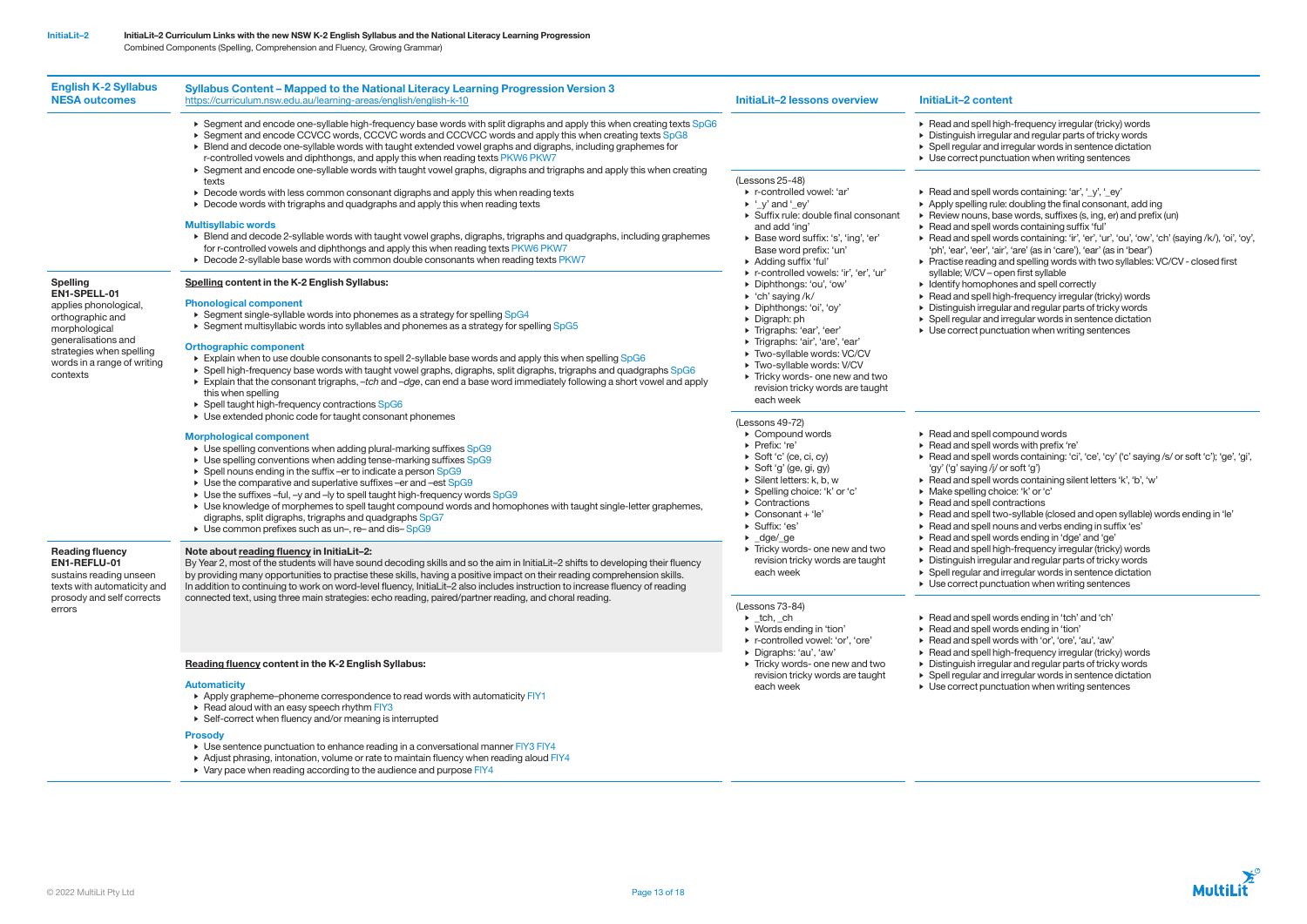# English K-2 Syllabus NESA outcomes

# Reading comprehension EN1-RECOM-01

comprehends independently read texts that require sustained reading by activating background and word knowledge, connecting and understanding sentences and whole text, and monitoring for meaning

# Note about reading comprehension in InitiaLit–2:

InitiaLit–2 offers explicit instruction in the seven effective comprehension strategies: predicting, connecting, visualising, asking questions, inferring, finding the main and summarising and monitoring. These are developed in the Comprehension and Fluency whole class lessons and are also practised in the small group sessions using the Read and Discuss (RAD) reading book and other age-appropriate books. Language and reading comprehension skills are also supported through engagement with quality storybooks that are read to the children in the Shared Storybook sessions where the focus is on developing their oral language, vocabulary, world (or background) knowledge and literacy knowledge, including knowledge of different text structures.

## Comprehension and Fluency

# Lessons 1-12: Types of Text:

# (imaginative, informative, persuasive)

# Introduction to imaginative text Lessons 1-4

- Identify imaginative texts • Understand and explain the purpose and audience of imaginative text
- Identify, understand and explain some features of imaginative text
- Read quickly and accurately, using appropriate expression

## *Introduction to informative text* Lessons 5-8

- Identify and define informative texts
- Understand and explain the purpose and audience of informative texts
- Identify, understand and explain some features of informative text
- $\blacktriangleright$  Read quickly and accurately, using appropriate expression

and ellipsis

- Register a break in comprehension when reading UnT5
- Identify when meaning is not complete and/or contradicts prior understanding
- Re-read words, phrases or sentences to check and clarify precise meaning
- Ask a clarifying question when more background knowledge is needed to make an inference
- Use knowledge of text structure, type of text, author, and forms of writing to predict and confirm meaning UnT6
- Use a mental model to confirm predictions
- Make text-to-self, text-to-text or text-to-world connections when reading UnT6
- Use visual and/or auditory features in multimodal texts to build meaning UnT5
- Monitor understanding to ensure meaning is sustained and expanded through the whole text UnT6

## Comprehension Strategy 1 – **Prediction**

## Reading comprehension content in the K-2 English Syllabus:

## Activating word meaning

- Use known vocabulary to build a mental model of the content of the text
- Use known morphemes and known vocabulary in the text to work out or refine the meaning of unknown words UnT4
- Draw on sources to seek clarification for unknown words
- Understand vocabulary that signals humorous wordplay in texts

## Understanding and connecting sentences

- Know that a complex sentence includes a clause for expressing a main message and one or more clauses that elaborate on that message
- Know the meaning and purpose of coordinating and subordinating conjunctions and identify them in a complex sentence
- Recognise how the position of a clause in a complex sentence influences the important idea for the reader
- Identify pronouns linked to nouns within and across sentences and/or paragraphs
- Make an inference by connecting the meaning of words across sentences and/or paragraphs

## Understanding whole text

- Combine multiple sources of information within a text to make meaning
- Use navigation pathways, including hyperlinks, to extract essential information to support reading fluency and enhance meaning when reading digital texts
- Identify how creative visual features are used to expand meaning
- Coordinate information or events from different parts of the text to form an overall opinion

## Monitoring comprehension

- Introduce and define imaginative text
- Discuss different examples of imaginative text
- Understand and explain the purpose and audience of imaginative text
- Explain features of imaginative text: title, characters, setting, images and sequence of events
- Describe plot development, including orientation, complication and resolution • Explain the use of punctuation in expressive reading and revise full stops,
- question marks, speech marks and commas. Explain exclamation marks, italics
- Model fluent reading through echo reading and choral reading. Understand fluent reading as smooth, well-paced, careful expression with appropriate pitch, intonation and volume
- Introduce and define informative text
- Discuss different examples of informative text
- Understand and explain the purpose and audience of informative text
- Identify and explain features of informative text: facts, headings and
- subheadings, photographs or real-life drawings, captions, text boxes, graphs, diagrams, timelines, maps, table of contents, glossary, index
- Understand and interpret information contained in visual formats, including maps, picture captions, text boxes
- Gain and record new information and knowledge about specific subjects • Explore unfamiliar vocabulary in text
- Revise punctuation as needed
- Model fluent reading through echo reading and choral reading. Understand fluent reading as smooth, well-paced, careful expression with appropriate pitch, intonation and volume. Practise independent, fluent reading through paired reading activities
- Introduce and explain persuasive text
- Discuss different examples of persuasive text
- Understand the purpose and audience of persuasive text
- Explain the difference between fact and opinion
- Identify the author's purpose, opinion and supporting reasons in a persuasive
- Understand the structure and features of persuasive text, including the use of personal pronouns, strong, emotive words, and use of repetition and emphasis • Explore unfamiliar vocabulary in text
- Revise punctuation as needed. Explain role of questions and exclamations in persuasive text
- Express opinions with supporting reasons on selected topics
- Model fluent reading through echo reading and choral reading. Understand fluent reading as smooth, well-paced, careful expression with appropriate pitch, intonation and volume. Practise independent, fluent reading through paired reading activities. Understand how persuasive text is enhanced through expressive reading
- Introduce and explain the strategy of prediction before and during reading • Use prior knowledge and understanding to make text predictions
- Review, compare and discuss predictions
- Explore unfamiliar vocabulary in text
- Revise punctuation as needed
- Revise features of imaginative and informative text as needed
- Model fluent reading through echo reading and choral reading. Understand fluent reading as smooth, well-paced, careful expression with appropriate pitch, intonation and volume. Practise independent, fluent reading through paired reading activities



## Recalling details

- Use information read in texts to enhance learning across key learning areas
- Confirm meaning by sequencing and explaining events and information
- $\blacktriangleright$  Recount relevant ideas from texts in the form of a written, visual or oral summary UnT6
- Interpret patterns in texts to enhance understanding

## Introduction to persuasive text

- Lessons 9-12 • Identify and define persuasive
- texts • Understand and explain the
- purpose and audience of persuasive texts
- Identify the difference between fact and opinion
- Identify, understand and explain some features of persuasive text
- $\blacktriangleright$  Read quickly and accurately, using appropriate expression

text

## Comprehension strategies: Lessons 13-56

- Lessons 13-16
- Explain concept and purpose of strategy of prediction
- Practise predicting before and during reading
- Read quickly and accurately, using
- 
- 
- appropriate expression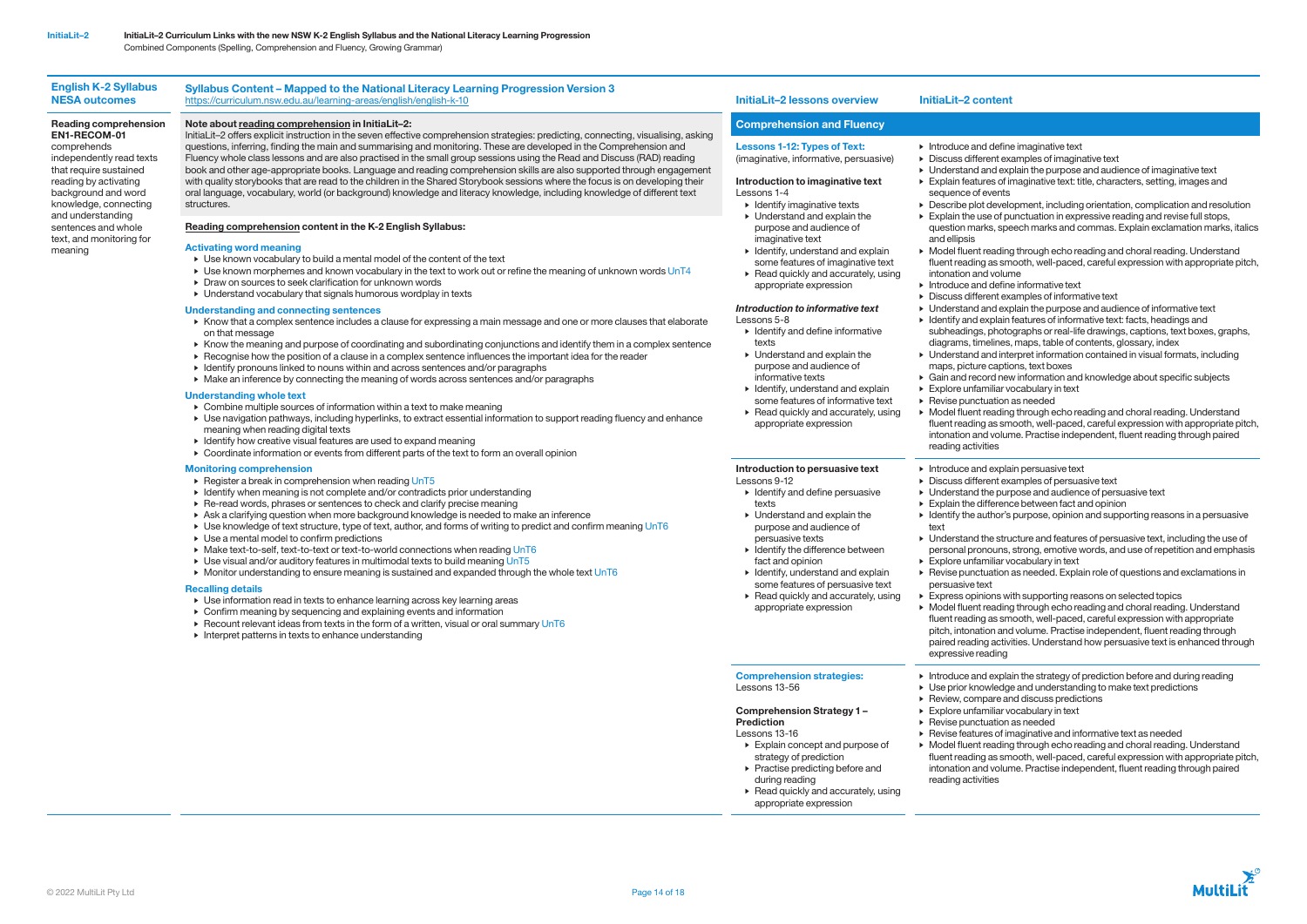English K-2 Syllabus NESA outcomes

# Comprehension strategy 2 –

## Connecting Lessons 17-22

- Explain concept and purpose of
- strategy of connecting • Make personal connections with
- text
- Make text to text connections
- Make text to world connections
- Read quickly and accurately, using appropriate expression

# Comprehension strategy 3 – Visualising

# Lessons 23-26

- Explain concept and purpose of the strategy of visualising
- Practise visualising during reading
- Explore the language of the five senses to imagine and describe text
- Activate prior knowledge to enhance visualisation and understanding
- Create visual representations of written text
- Read quickly and accurately, using appropriate expression
- Introduce and explain the strategy of connecting
- Understand the purpose of making connections in text
- Make personal, text-to-text and world connections to better understand text
- Compare an imaginative and an informative text on
- Compare two informative texts on a related subject
- Find and record new information from text and compare with existing knowledge • Explore unfamiliar vocabulary in text
- Revise punctuation as needed
- Revise features of imaginative and informative text as needed
- Revise previous strategy of prediction
- Model fluent reading through echo reading and choral reading. Understand
- fluent reading as smooth, well-paced, careful expression with appropriate pitch, intonation and volume. Practise independent, fluent reading through paired reading activities
- $\blacktriangleright$  Introduce and explain the concept of visualising
- Use the language of the five senses to enhance and express enjoyment and understanding of text
- Enhance understanding of characters, actions and settings through visualising • Respond to text using descriptive language
- Use prior knowledge to visualise during reading
- Illustrate aspects of imaginative and informative texts
- Explore informative text newsletter format
- Explore unfamiliar vocabulary in text
- Revise punctuation as needed
- Revise features of imaginative and informative text as needed
- Revise previous strategies of prediction and connecting
- Model fluent reading through echo reading and choral reading. Understand fluent reading as smooth, well-paced, careful expression with appropriate pitch, intonation and volume. Practise independent, fluent reading through paired
- reading activities. Practise silent reading
- Use a range of questioning approaches, including 'I wonder …', 'I'm curious about …', 'I don't understand …', etc.
- Generate questions in response to a range of imaginative and informative texts • Ask questions about the text title and pictures prior to reading
- Record 'before', 'during' and 'after' questions
- Review questions at the completion of text
- Discuss where to look for further information
- Explore diary format
- Explore reader's theatre
- Explore unfamiliar vocabulary in text
- Revise punctuation as needed
- Revise features of imaginative and informative text as needed
- Revise previous strategies of prediction, connecting and visualising
- Model fluent reading through echo reading and choral reading. Understand fluent reading as smooth, well-paced, careful expression with appropriate pitch, intonation and volume. Practise independent, fluent reading through paired reading activities. Practise silent reading
- Introduce the concept of inferring through pictures
- Explain the process of making inferences by looking for clues in the text and using prior knowledge
- Practise inferring by finding and recording clues in sentences, paragraphs and
- Infer meanings of unfamiliar vocabulary in context
- Revise punctuation as needed
- Revise features of imaginative and informative text as needed
- Revise previous strategies of prediction, connecting, visualising and asking

## Comprehension strategy 4 – Asking questions

- Lessons 27-32 • Explain purpose of strategy of
	- asking questions
- Ask questions about the text
- before, during and after reading
- Understand question words and the information required
- Generate questions using a range
- of question words and phrases  $\blacktriangleright$  Read quickly and accurately, using
- appropriate expression

# Comprehension strategy 5 – inferring

Lessons 33-38

- Explain strategy of inferring
- Make inferences during reading
- Infer actions, events, feelings and motivations, word and thematic meanings
- Practise inferencing skills at visual, word, sentence and passage level
- Read quickly and accurately, using appropriate expression
- questions

passages

• Model fluent reading through echo reading and choral reading. Understand fluent reading as smooth, well-paced, careful expression with appropriate pitch, intonation and volume. Practise independent, fluent reading through paired reading activities. Practise silent reading

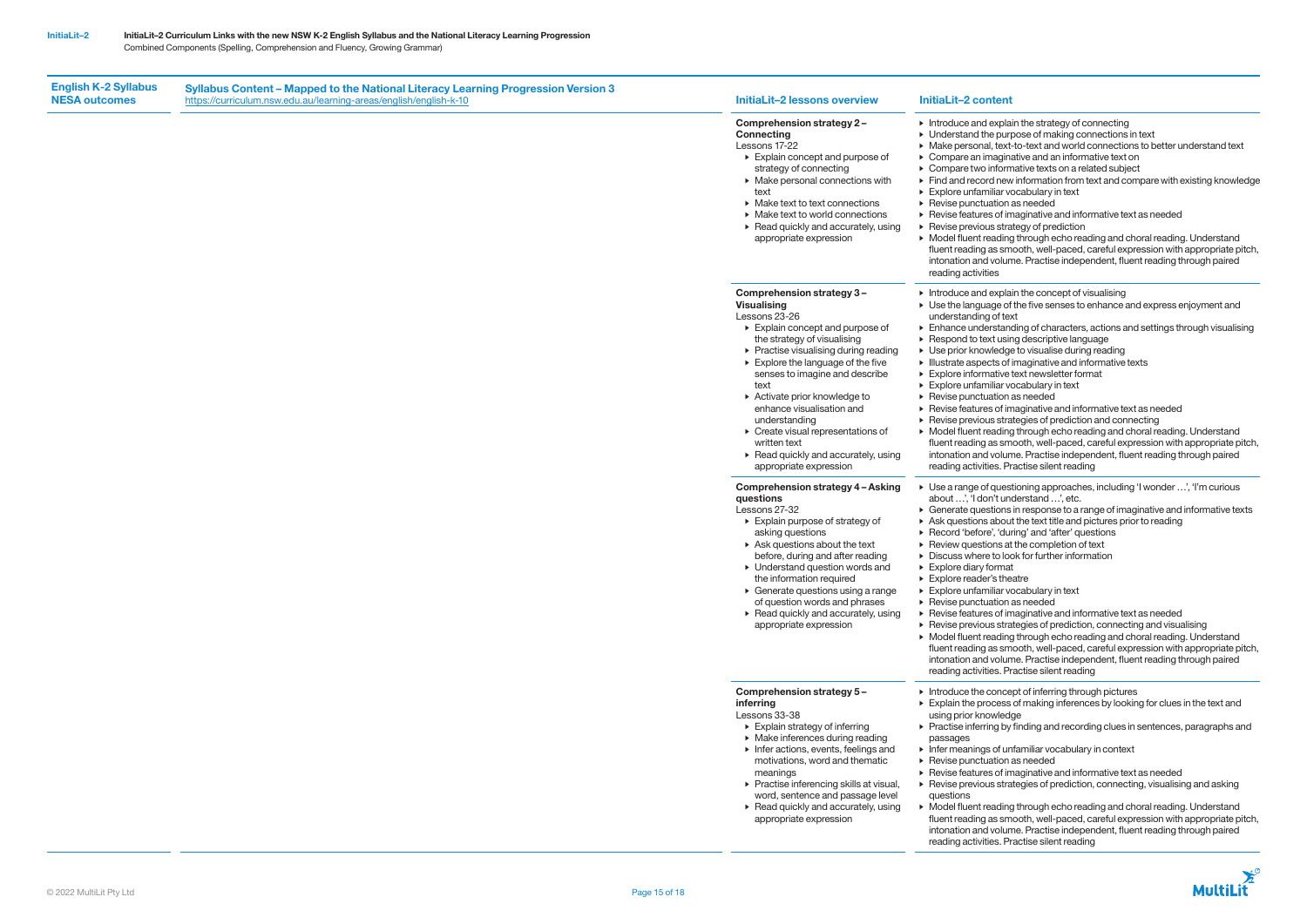English K-2 Syllabus NESA outcomes

## Comprehension Strategy 6 – finding the main idea and summarising Lessons 39-47

- Explain concept and purpose of the main idea
- Identify the main idea of paragraphs and passages
- Differentiate between the main idea and details
- Identify main ideas of informative text to create a summary
- Identify key aspects of an imaginative text to create a summary

• Apply a range of strategies to assist in understanding text, including rereading, retelling, asking

- Define and explain the concept of the main idea
- Practise identifying the main idea using pictures, word categories, short passages and longer text
- Practise finding the main idea using title, pictures, headings, first and last sentences, repeated words
- Define and explain details in text
- Identify and record details that support the main idea
- Define and explain the concept and purpose of summarising
- Summarise informative text by identifying and recording the main idea of each
- Summarise imaginative text using a summary plan. Identify and record the setting and characters, and retelling the most important ideas, events and stages of a story in the order in which they happened, using own words • Use complete sentences and correct punctuation in summary plan
- Explore unfamiliar vocabulary in text
- Revise punctuation as needed
- Revise features of imaginative and informative text as needed

paragraph

- Revise previous strategies of prediction, connecting, visualising, asking questions and inferring
- Model fluent reading through echo reading and choral reading. Understand fluent reading as smooth, well-paced, careful expression with appropriate pitch, intonation and volume. Practise independent, fluent reading through paired reading activities. Practise silent reading

Comprehension strategy 7 – Monitoring; Putting It All Together

Lessons 49-56

• Explain concept and purpose of

monitoring

• Monitor own understanding during

and after reading

questions, inferring word meanings • Practise monitoring steps: Read, Stop and Retell, Check, Fix • Practise previously learnt

comprehension strategies to help fully understand a range of texts (Revision lessons 54-56)

- Practise rereading text slowly or continuing to read to obtain further information • Ask the question after sentence or paragraph: Did that make sense?
- Revise features of imaginative and informative text as needed
	-



- Explain the concept and purpose of monitoring during and after reading • Discuss various reasons for poor understanding of text
- Explain and practise monitoring steps: Read, Stop and Retell, Check, Fix • Identify and highlight difficult aspects of text
- Understand word meanings by inferring from clues in text and/or using a
- dictionary
- 
- 
- Explore unfamiliar vocabulary in text • Revise punctuation as needed
- 
- 
- Revise previous strategies of prediction, connecting, visualising, asking
- questions, inferring, finding the main idea and summarising • Model fluent reading through echo reading and choral reading. Understand fluent reading as smooth, well-paced, careful expression with appropriate pitch, intonation and volume. Practise independent, fluent reading through paired reading activities. Practise silent reading

# Writing in InitiaLit–2

## General overview:

InitiaLit–2 places a strong emphasis on spelling and grammar to facilitate writing at a more sophisticated level. There is scope provided for extended writing tasks across all components of InitiaLit–2, to reinforce the material (e.g., text structure knowledge, vocabulary, comprehension strategies) being taught explicitly. Content from EN1-CWT-01 and EN1-SPELL-01 will be addressed in explicit whole-class lessons throughout the year and within the small-group and independent activities. Teachers should plan additional time for writing lessons for composition.

# Note about creating written texts in InitiaLit–2:

Grammar instruction in the context of reading and writing improves both writing quality and reading comprehension. InitiaLit–2 offers explicit instruction in a range of grammatical concepts that were introduced in InitiaLit–1 as well as introducing new concepts in the Growing Grammar component. The lessons are designed to introduce the children to the idea that sentences are made up of different kinds of words and that knowing about these will improve their reading and writing. There is also a short "Growing writing" task at the end of each lesson to apply these skills to their writing.

Extended writing activities are also given with each Storybook lesson. These writing tasks may be split over several sessions and cover four main types of text: imaginative, persuasive, informative and poetry. Step-by-step instructions take the children from a modelled example through to guided work and independent writing as they produce quality written responses.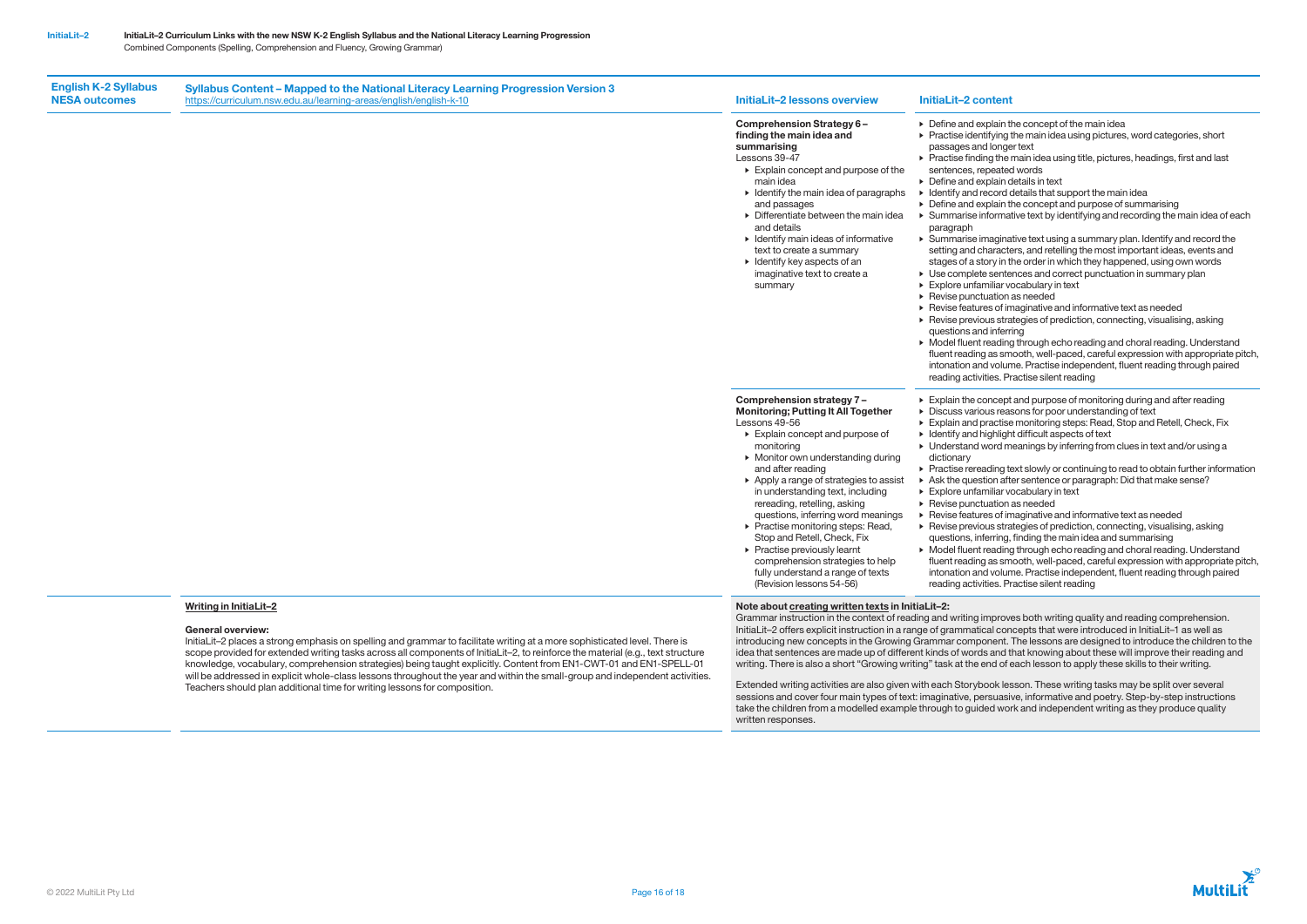| <b>English K-2 Syllabus</b><br><b>NESA outcomes</b>                                                                                                                                                                                                                                                                                                                                                                         | Syllabus Content - Mapped to the National Literacy Learning Progression Version 3<br>https://curriculum.nsw.edu.au/learning-areas/english/english-k-10                                                                                                                                                                                                                                                                                                                                                                                                                                                                                                                                                                                                                                                                                                                                                                                                                                                                                                                                                                                                                                                                                                                                                                                                                                                                                                                                                                                                                                                                                                                                                                                                                                                                                                                                                                                                                                                                                                                                                                                                                                                                                                                                                                                                                                                                                                                                                                                                                                                                                                                                                                                                                                                                                                                                                                                                                            | <b>InitiaLit-2 lessons overview</b>                              | InitiaLit-2 content                                                                                                                                                                                                                                                                                                                                                                                                                                                                           |  |
|-----------------------------------------------------------------------------------------------------------------------------------------------------------------------------------------------------------------------------------------------------------------------------------------------------------------------------------------------------------------------------------------------------------------------------|-----------------------------------------------------------------------------------------------------------------------------------------------------------------------------------------------------------------------------------------------------------------------------------------------------------------------------------------------------------------------------------------------------------------------------------------------------------------------------------------------------------------------------------------------------------------------------------------------------------------------------------------------------------------------------------------------------------------------------------------------------------------------------------------------------------------------------------------------------------------------------------------------------------------------------------------------------------------------------------------------------------------------------------------------------------------------------------------------------------------------------------------------------------------------------------------------------------------------------------------------------------------------------------------------------------------------------------------------------------------------------------------------------------------------------------------------------------------------------------------------------------------------------------------------------------------------------------------------------------------------------------------------------------------------------------------------------------------------------------------------------------------------------------------------------------------------------------------------------------------------------------------------------------------------------------------------------------------------------------------------------------------------------------------------------------------------------------------------------------------------------------------------------------------------------------------------------------------------------------------------------------------------------------------------------------------------------------------------------------------------------------------------------------------------------------------------------------------------------------------------------------------------------------------------------------------------------------------------------------------------------------------------------------------------------------------------------------------------------------------------------------------------------------------------------------------------------------------------------------------------------------------------------------------------------------------------------------------------------------|------------------------------------------------------------------|-----------------------------------------------------------------------------------------------------------------------------------------------------------------------------------------------------------------------------------------------------------------------------------------------------------------------------------------------------------------------------------------------------------------------------------------------------------------------------------------------|--|
| <b>Creating written texts</b><br>EN1-CWT-01<br>plans, creates and revises<br>texts written for different<br>purposes, including<br>paragraphs, using<br>knowledge of vocabulary,<br>text features and sentence<br>structure<br>Handwriting<br>EN1-HANDW-01<br>uses a legible, fluent and<br>automatic handwriting<br>style, and digital<br>technology, including<br>word-processing<br>applications, when<br>creating texts | <b>Text features</b><br>> Write texts that describe, explain, give an opinion, recount an event, tell a story CrT7<br>► Use a logical order to sequence ideas and events in sentences across a text GrA4<br>► Group sentences into paragraphs commencing with a topic sentence, followed by other sentences with related ideas CrT7<br>▶ Select and use a range of conjunctions to create cohesive texts GrA5<br>▶ Use noun/pronoun-referencing across a text CrT7<br>▶ Use subject-verb agreement across a text GrA5<br>• Use appropriate tense across a text GrA4<br>▶ Use visual elements to expand meaning in own texts<br>Sentence-level grammar<br>▶ Write compound sentences using coordinating conjunctions GrA4 CrT5<br>▶ Recognise compound sentences in own writing, knowing that each clause has meaning by itself CrT5 CrT7<br>> Use a combination of simple and compound sentences to engage the reader when creating written texts CrT6 GrA4<br>$\triangleright$ Use noun groups to build descriptions of people and things CrT6<br>► Use action, saying, relating and sensing verbs to add detail and precision to writing GrA2 GrA5<br>► Use adverbs to modify the meaning of verbs and adjectives GrA3<br>▶ Use contextually precise prepositional phrases when creating texts GrA4<br>▶ Accurately use articles and pronouns in own writing GrA3<br>▶ Use time connectives to sequence information and events in texts GrA4<br>Experiment with writing complex sentences which include a clause for the main message and dependent clause to<br>elaborate or modify the message GrA5<br><b>Punctuation</b><br>• Use commas to separate ideas, lists and/or dependent clauses in a sentence PuN4 PuN6<br>► Use punctuation, including question marks and exclamation marks, accurately and for effect PuN3<br>• Use quotation marks for simple dialogue PuN5<br>▶ Use possessive apostrophes in own writing PuN4<br><b>Word-level language</b><br>▶ Use modifying and qualifying words and words to indicate quantity<br>$\triangleright$ Use creative wordplay to affect the reader<br>Make intentional word choices to enhance precision of meaning and ideas in a text CrT5<br><b>Planning and revising</b><br>• Identify the context, audience and purpose for own texts CrT5 CrT6<br>• Use knowledge of similarities and differences between imaginative, informative and persuasive texts when planning<br>for writing<br>▶ Use a variety of planning strategies and tools for creating texts<br>► Understand that their own texts can be improved by incorporating feedback and editing<br>▶ Re-read and edit their own texts after receiving feedback<br>$\triangleright$ Use different modes and media to enhance the presentation of texts they have created CrT5 CrT6<br>Note about handwriting in InitiaLit-2:<br>There is a particular focus on the development of handwriting skills in InitiaLit-F and InitiaLit-1. In InitiaLit-2, the students | <b>Growing Grammar</b>                                           |                                                                                                                                                                                                                                                                                                                                                                                                                                                                                               |  |
|                                                                                                                                                                                                                                                                                                                                                                                                                             |                                                                                                                                                                                                                                                                                                                                                                                                                                                                                                                                                                                                                                                                                                                                                                                                                                                                                                                                                                                                                                                                                                                                                                                                                                                                                                                                                                                                                                                                                                                                                                                                                                                                                                                                                                                                                                                                                                                                                                                                                                                                                                                                                                                                                                                                                                                                                                                                                                                                                                                                                                                                                                                                                                                                                                                                                                                                                                                                                                                   | Lessons 1-2<br><b>Nouns</b>                                      | $\triangleright$ Define the concept of a noun<br>• Identify and explain nouns at word and sentence level<br>• Understand and recognise common and proper nouns<br>▶ Use correct letter case for common and proper nouns<br>▶ Practise noun concept and usage in a variety of oral and written activities                                                                                                                                                                                      |  |
|                                                                                                                                                                                                                                                                                                                                                                                                                             |                                                                                                                                                                                                                                                                                                                                                                                                                                                                                                                                                                                                                                                                                                                                                                                                                                                                                                                                                                                                                                                                                                                                                                                                                                                                                                                                                                                                                                                                                                                                                                                                                                                                                                                                                                                                                                                                                                                                                                                                                                                                                                                                                                                                                                                                                                                                                                                                                                                                                                                                                                                                                                                                                                                                                                                                                                                                                                                                                                                   | Lessons 7-9<br><b>Adjectives</b>                                 | $\triangleright$ Define the concept of an adjective<br>• Identify and explain adjectives at word and sentence level<br>• Understand placement of adjectives in sentences and in relation to nouns<br>• Understand purpose and power of adjectives in texts and writing<br>$\triangleright$ Identify multiple adjectives in a list<br>▶ Use multiple adjectives, separated by a comma<br>▶ Practise adjective concept and usage in a variety of oral and written activities                    |  |
|                                                                                                                                                                                                                                                                                                                                                                                                                             |                                                                                                                                                                                                                                                                                                                                                                                                                                                                                                                                                                                                                                                                                                                                                                                                                                                                                                                                                                                                                                                                                                                                                                                                                                                                                                                                                                                                                                                                                                                                                                                                                                                                                                                                                                                                                                                                                                                                                                                                                                                                                                                                                                                                                                                                                                                                                                                                                                                                                                                                                                                                                                                                                                                                                                                                                                                                                                                                                                                   | Lessons 10-11<br>Noun groups 1                                   | $\triangleright$ Define the concept of a noun group<br>$\triangleright$ Identify and explain noun groups in sentences<br>• Understand that a noun group can include an article, adjective(s) and a noun<br>▶ Build noun groups and use in sentences<br>$\triangleright$ Practise concept and usage of noun groups in a variety of oral and written<br>activities                                                                                                                              |  |
|                                                                                                                                                                                                                                                                                                                                                                                                                             |                                                                                                                                                                                                                                                                                                                                                                                                                                                                                                                                                                                                                                                                                                                                                                                                                                                                                                                                                                                                                                                                                                                                                                                                                                                                                                                                                                                                                                                                                                                                                                                                                                                                                                                                                                                                                                                                                                                                                                                                                                                                                                                                                                                                                                                                                                                                                                                                                                                                                                                                                                                                                                                                                                                                                                                                                                                                                                                                                                                   | Lessons 13-15<br><b>Verbs</b>                                    | $\triangleright$ Define the concept of a verb<br>• Identify and explain verbs at word and sentence level<br>$\triangleright$ Understand placement of verbs in sentences<br>> Understand and identify different types of verbs: moving, saying, feeling,<br>thinking<br>• Understand that verb choice and variety can improve text<br>$\triangleright$ Use a variety of verbs in sentences<br>$\triangleright$ Practise concept and usage of verbs in a variety of oral and written activities |  |
|                                                                                                                                                                                                                                                                                                                                                                                                                             |                                                                                                                                                                                                                                                                                                                                                                                                                                                                                                                                                                                                                                                                                                                                                                                                                                                                                                                                                                                                                                                                                                                                                                                                                                                                                                                                                                                                                                                                                                                                                                                                                                                                                                                                                                                                                                                                                                                                                                                                                                                                                                                                                                                                                                                                                                                                                                                                                                                                                                                                                                                                                                                                                                                                                                                                                                                                                                                                                                                   | Lessons 16-18<br><b>Adverbs</b>                                  | $\triangleright$ Define the concept of adverbs of manner and time<br>$\triangleright$ Identify the suffix '_ly'<br>$\triangleright$ Introduce some frequently used adverbs of time<br>• Identify and explain adverbs at word and sentence level<br>$\triangleright$ Write adverbs with the suffix '_ly'<br>• Understand that adverbs can change and improve text<br>▶ Practise concept and usage of adverbs in a variety of oral and written activities                                       |  |
|                                                                                                                                                                                                                                                                                                                                                                                                                             |                                                                                                                                                                                                                                                                                                                                                                                                                                                                                                                                                                                                                                                                                                                                                                                                                                                                                                                                                                                                                                                                                                                                                                                                                                                                                                                                                                                                                                                                                                                                                                                                                                                                                                                                                                                                                                                                                                                                                                                                                                                                                                                                                                                                                                                                                                                                                                                                                                                                                                                                                                                                                                                                                                                                                                                                                                                                                                                                                                                   | Lessons 19-21<br><b>Prepositions</b>                             | $\triangleright$ Explain the concept of prepositions<br>$\triangleright$ Explain and demonstrate prepositions that show where and when<br>• Understand and identify prepositions in preposition groups and sentences<br>$\triangleright$ Use preposition with noun groups in writing<br>$\triangleright$ Practise preposition usage in a variety of oral and written activities                                                                                                               |  |
|                                                                                                                                                                                                                                                                                                                                                                                                                             | are given plenty of opportunities to practise their handwriting skills in written tasks to develop their automaticity in writing.<br>This then frees up their working memory for other aspects of writing such as composing texts and revising whole writing.<br>Additional writing tasks using digital technology, including word processing applications, should be included into teachers'<br>class programs.                                                                                                                                                                                                                                                                                                                                                                                                                                                                                                                                                                                                                                                                                                                                                                                                                                                                                                                                                                                                                                                                                                                                                                                                                                                                                                                                                                                                                                                                                                                                                                                                                                                                                                                                                                                                                                                                                                                                                                                                                                                                                                                                                                                                                                                                                                                                                                                                                                                                                                                                                                  | Lessons 22-23<br><b>Conjunctions</b>                             | $\triangleright$ Define the concept of a conjunction<br>Explain and demonstrate the coordinating conjunctions 'and', 'but', 'or', 'so'<br>Explain and demonstrate the subordinating conjunction 'because'<br>▶ Select correct conjunction when joining two sentences                                                                                                                                                                                                                          |  |
|                                                                                                                                                                                                                                                                                                                                                                                                                             | <b>Handwriting content in the K-2 English Syllabus:</b><br>Form all letters with consistent size and slope in NSW Foundation Style from memory HwK5<br>$\triangleright$ Position all letters correctly on the line with appropriate spacing between words HwK5<br>> Use word-processing program functions, including text-editing applications HwK5<br>$\triangleright$ Recognise and use keys to show more complex punctuation or symbols $HwK5$<br>$\triangleright$ Type up to 5 familiar words per minute<br>► Use taught software functions to create texts in a range of modes for different contexts, audiences and purposes                                                                                                                                                                                                                                                                                                                                                                                                                                                                                                                                                                                                                                                                                                                                                                                                                                                                                                                                                                                                                                                                                                                                                                                                                                                                                                                                                                                                                                                                                                                                                                                                                                                                                                                                                                                                                                                                                                                                                                                                                                                                                                                                                                                                                                                                                                                                                | Lessons 25-27<br>Verbs: present, past, irregular past,<br>future | $\triangleright$ Practise conjunction usage in a variety of oral and written activities<br>$\triangleright$ Explain present, past and future tense<br>▶ Recognise and use past tense suffix '_ed'<br>▶ Recognise and use irregular past tense<br>▶ Recognise and use future tense by adding 'will' to a verb<br>$\triangleright$ Practise use of present, past and future tense in a variety of oral and written<br>activities                                                                |  |
|                                                                                                                                                                                                                                                                                                                                                                                                                             |                                                                                                                                                                                                                                                                                                                                                                                                                                                                                                                                                                                                                                                                                                                                                                                                                                                                                                                                                                                                                                                                                                                                                                                                                                                                                                                                                                                                                                                                                                                                                                                                                                                                                                                                                                                                                                                                                                                                                                                                                                                                                                                                                                                                                                                                                                                                                                                                                                                                                                                                                                                                                                                                                                                                                                                                                                                                                                                                                                                   | Lessons 28-30<br>Speech                                          | $\triangleright$ Explain the concept of speech marks<br>$\triangleright$ Recognise speech marks in text<br>• Understand how to use speech marks when writing direct speech<br>• Understand how direct speech can improve a narrative text<br>Practise using speech marks and adding a new line for each speaker in a variety<br>of written activities                                                                                                                                         |  |